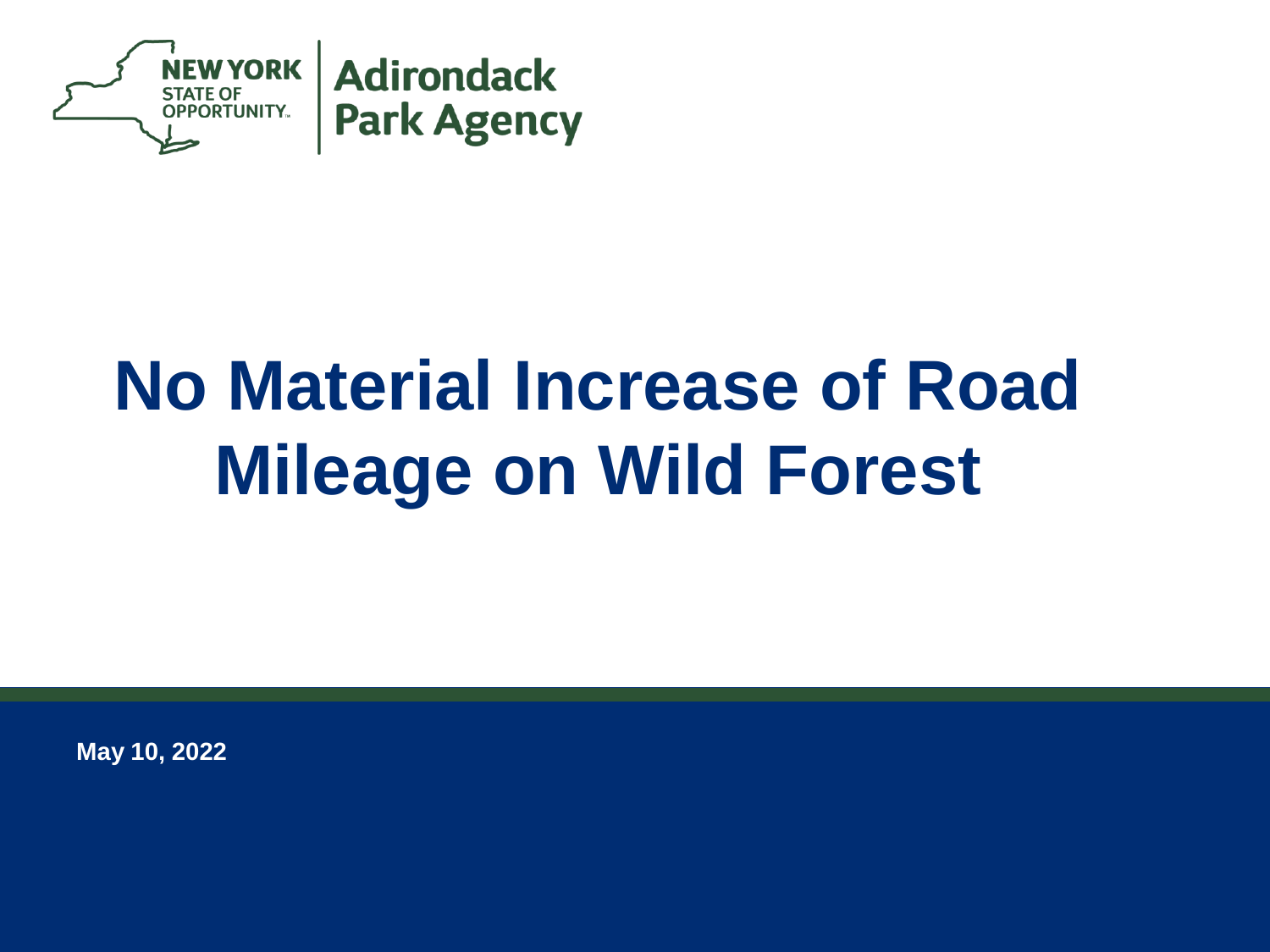# **Objective**

Interpretation of the Adirondack Park State Land Master Plan by the Agency Board to determine what road mileage constitutes "no material increase."



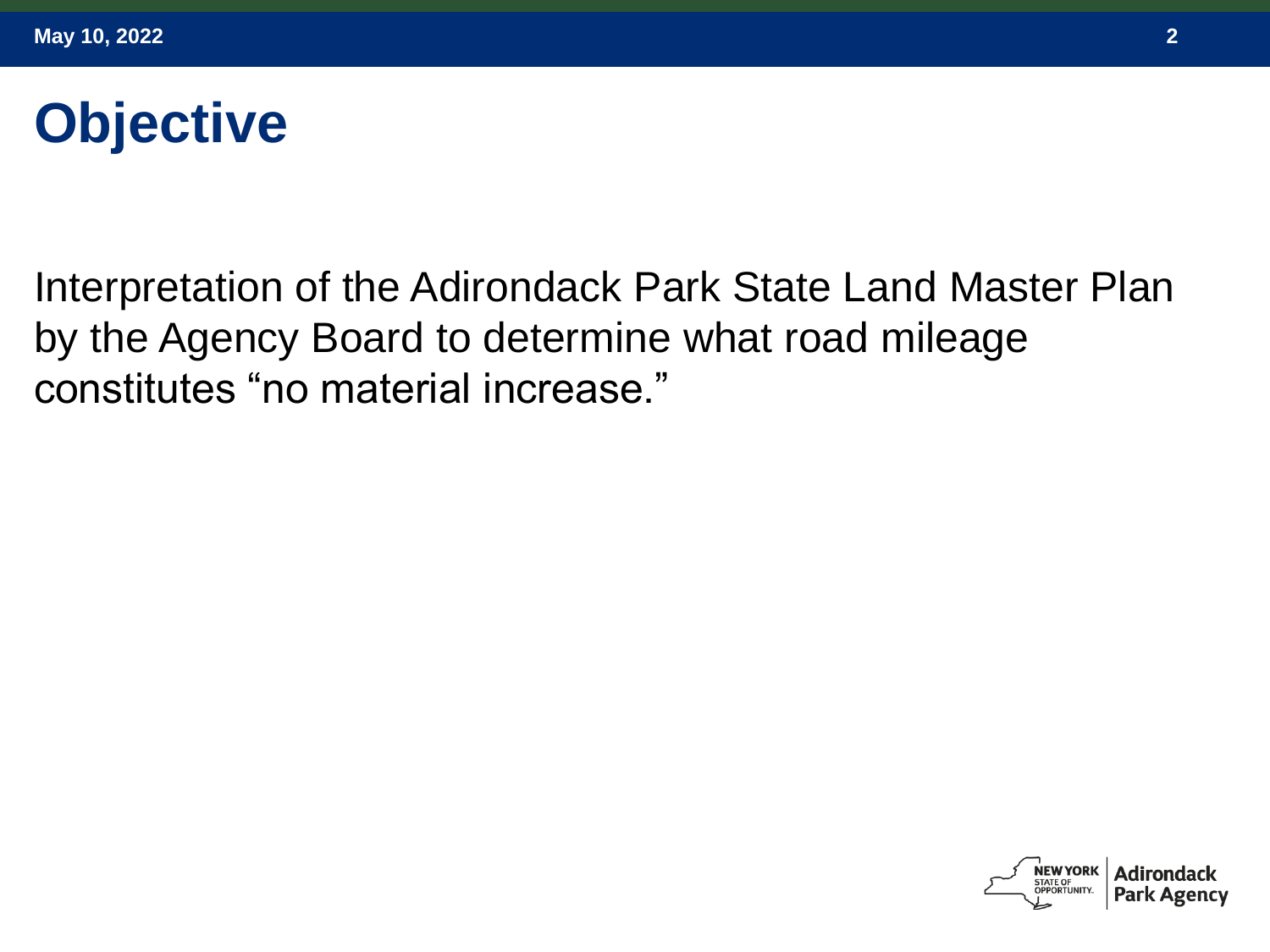# **Decision Points**

- 1. 1972 Road Mileage Determination
	- What road mileage existed on Wild Forest lands in 1972? What road mileage exists on Wild Forest lands today?
- 2. No Material Increase Interpretation
	- What mileage increase is allowed without constituting a material increase?
- 3. Definition of Road Interpretation
	- Does CP-3 mileage meet the definition of road in the APSLMP and therefore require inclusion in the total Wild Forest road mileage calculation?

**NEW YORK**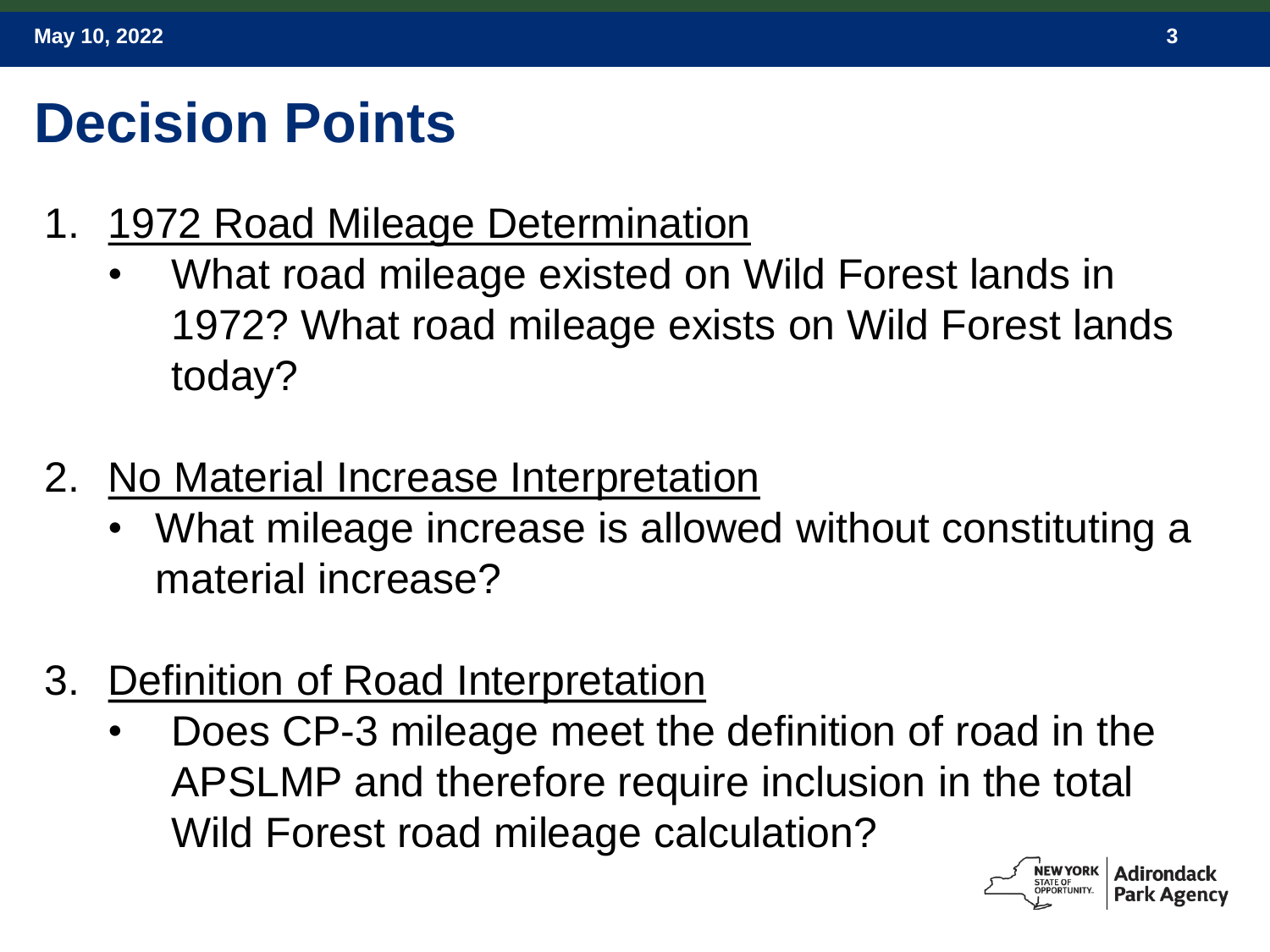# **Adirondack Park State Land Master Plan: No Material Increase of Road Mileage on Wild Forest**

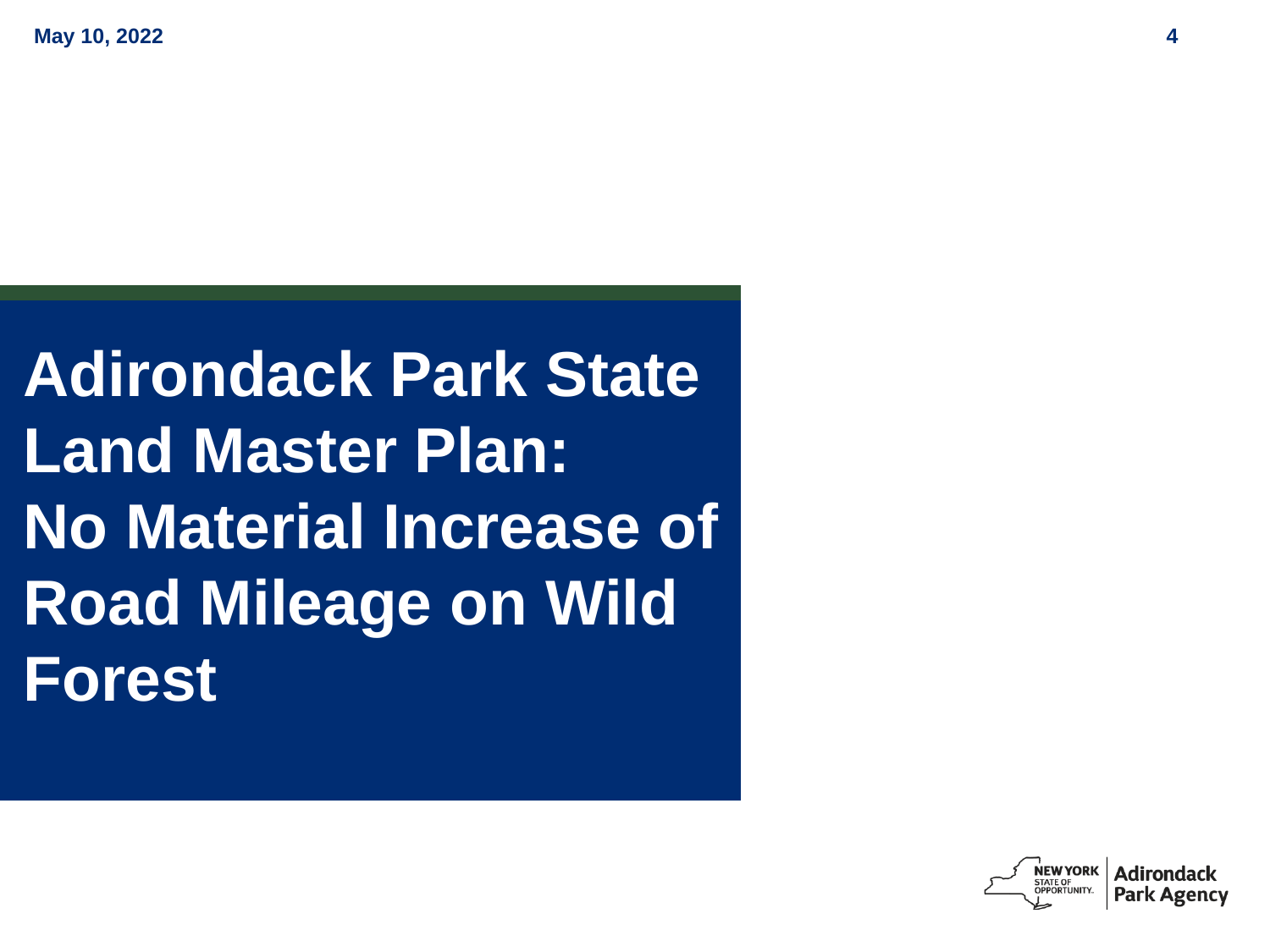# **No Material Increase of Road Mileage on Wild Forest**

Adirondack State Land Master Plan - Introduction:

*If there is a unifying theme to the master plan, it is that the protection and preservation of the natural resources of the state lands within the Park must be paramount. Human use and enjoyment of those lands should be permitted and encouraged, so long as the resources in their physical and biological context as well as their social or psychological aspects are not degraded.*

Balance of resource protection and human use.

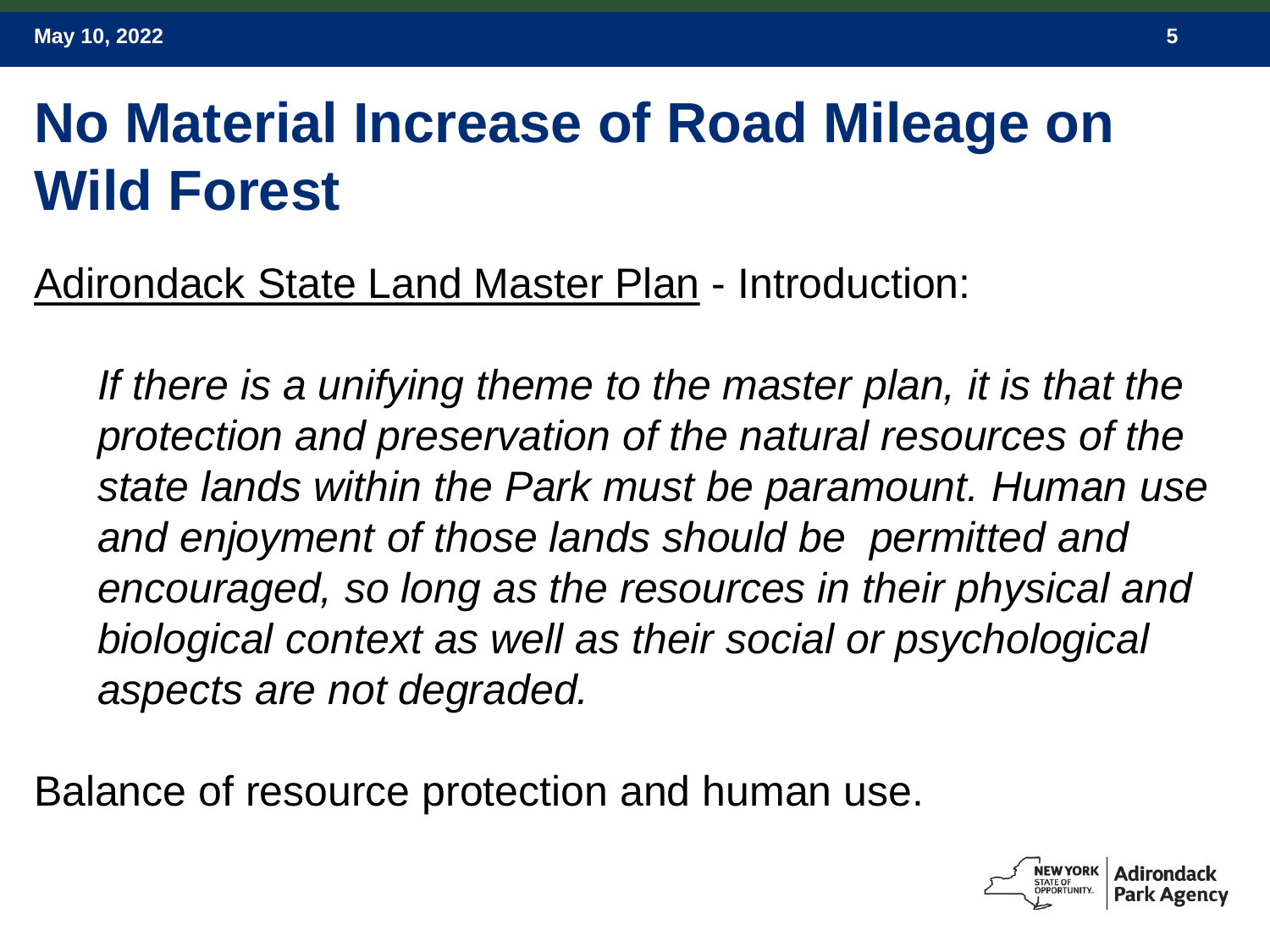# **No Material Increase of Road Mileage on Wild Forest**

Wild Forest Basic Guideline No. 4:

*Public use of motor vehicles will not be encouraged and there will not be any material increase in the mileage of roads and snowmobile trails open to motorized use by the public in wild forest areas that conformed to the master plan at the time of its original adoption in 1972*.

Referred to as "no material increase."

Balance of resource protection and human use.

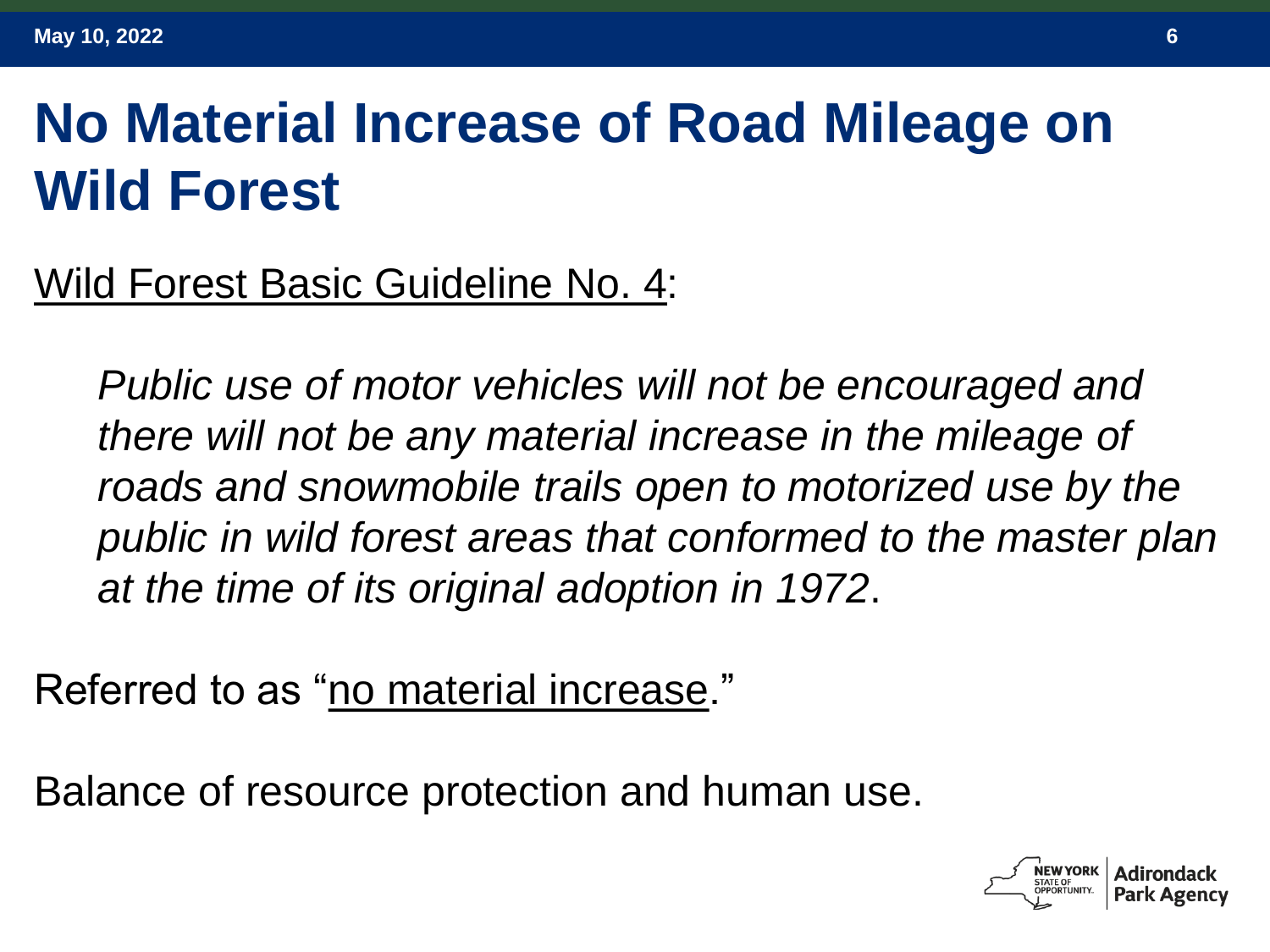### **No Material Increase**

Road and Snowmobile Trail Mileage:

- Same no material increase provision
- Snowmobile trail and road provisions generally parallel in APSLMP
	- Except Snowmobile trails mileage lost in designation of wilderness, primitive, and canoe may be replaced in wild forest
		- No similar provision for road mileage lost

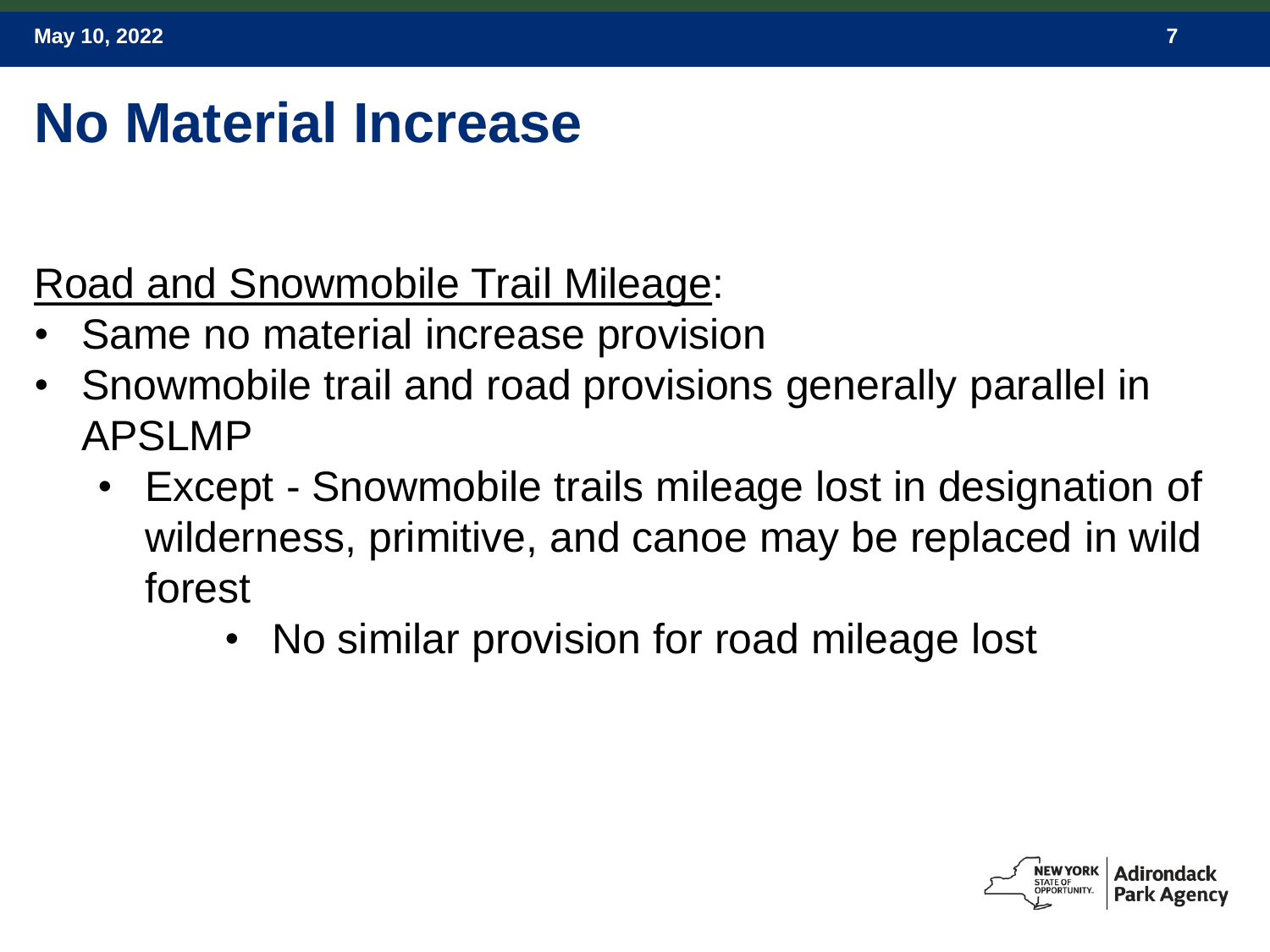### **No Material Increase**

Roads:

- "Material increase" for roads never formally interpreted by Agency
	- Have not determined 1972 or current miles
	- Have not determined what additional mileage constitutes materiality

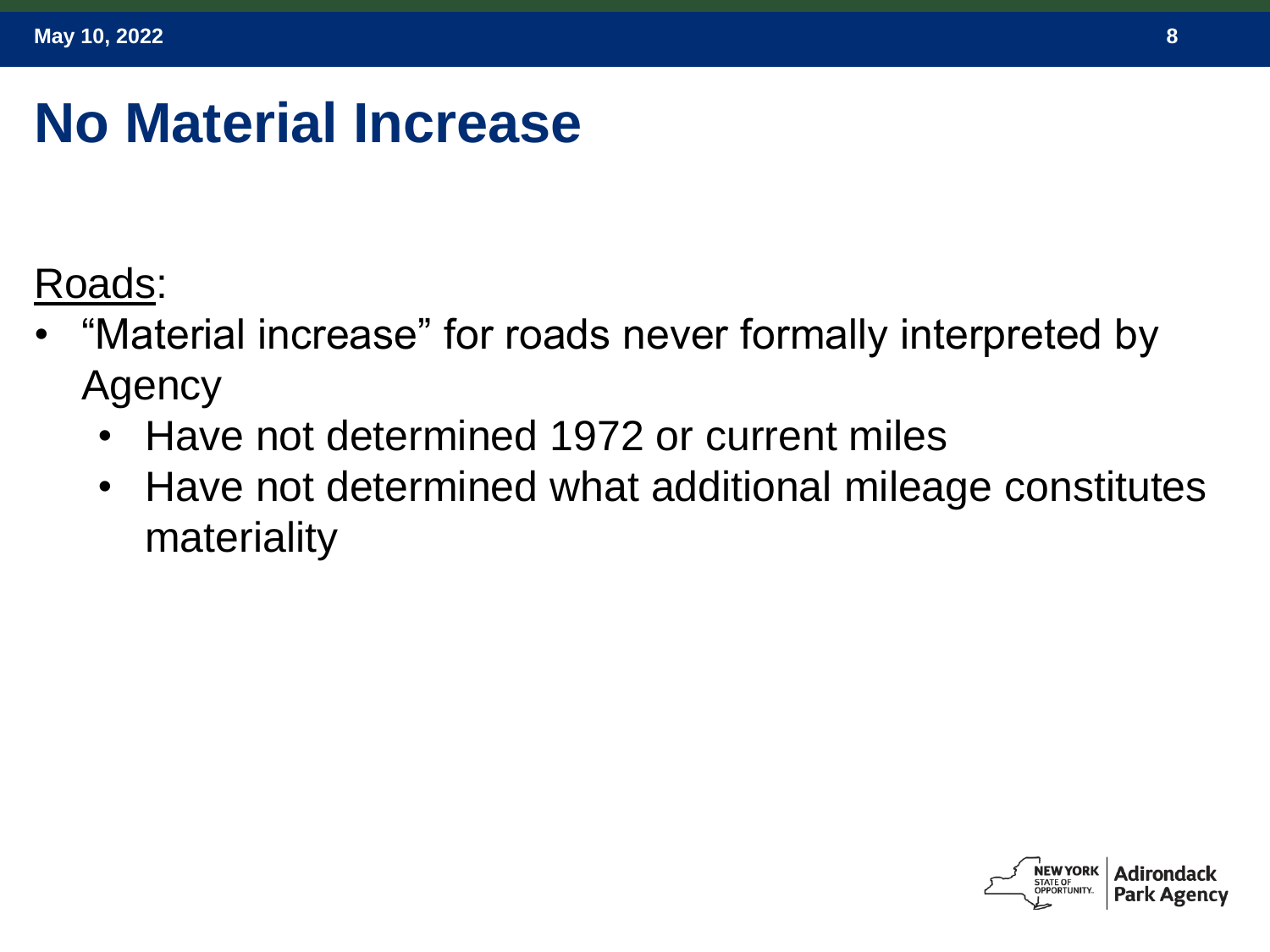## **No Material Increase**

#### Snowmobile Trails:

- 2008 Agency interpretation of "material increase" for snowmobile trails; resolution dated March 14, 2008
	- Determined miles of snowmobile trails that existed in 1972 (740mi)
	- Determined that >848.88 miles is a material increase
		- Based on trail inventory conducted in the '80's Represents a 14.7% increase over 1972 mileage
	- Provided interpretation for future allowable snowmobile trail mileage
	- Required UMPs to include table of mileage

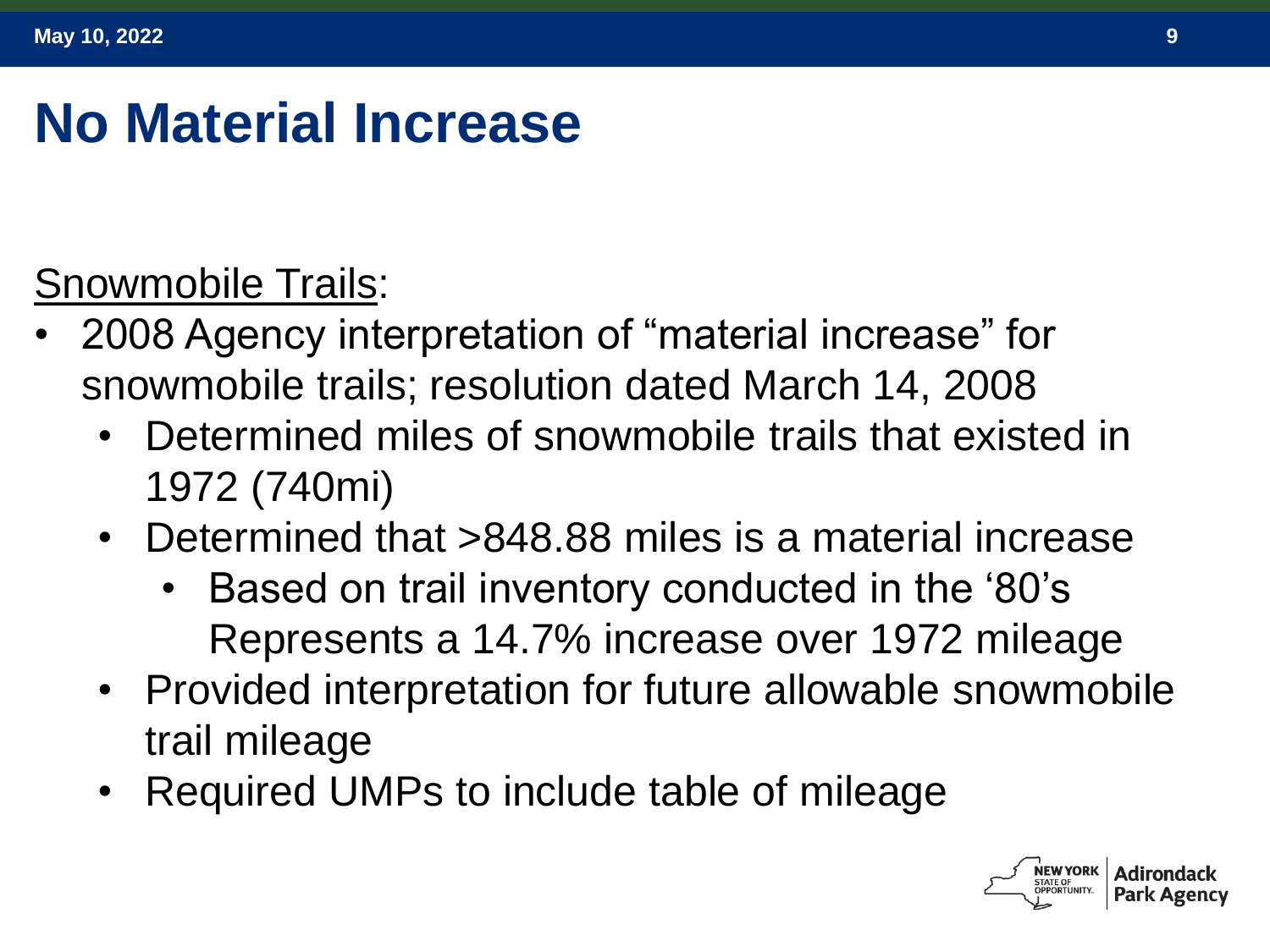# **Adirondack Park State Land Master Plan: Road Definition**

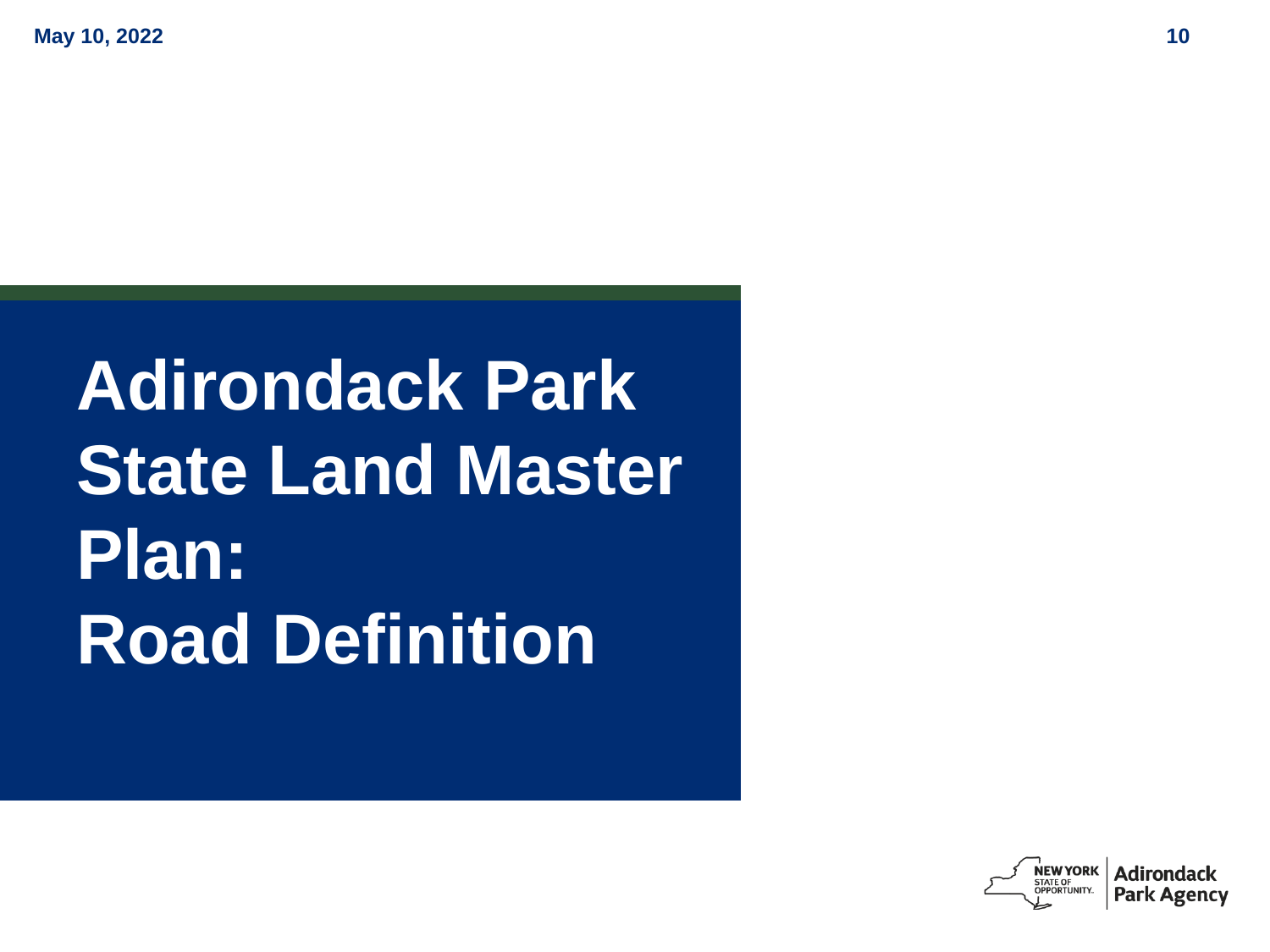#### Definition:

an improved or partially improved way designed for travel by automobiles and which may also be used by other types of motor vehicles except snowmobiles, unless the way is a designated snowmobile trail; and is,

#### (i) **either maintained by a state agency or a local government and open to the general public**;

(ii) maintained by private persons or corporations primarily for private use but which may also be open to the general public for all or a segment thereof; or,

(iii) maintained by the Department of Environmental Conservation or other state agency and open to the public on a discretionary basis.

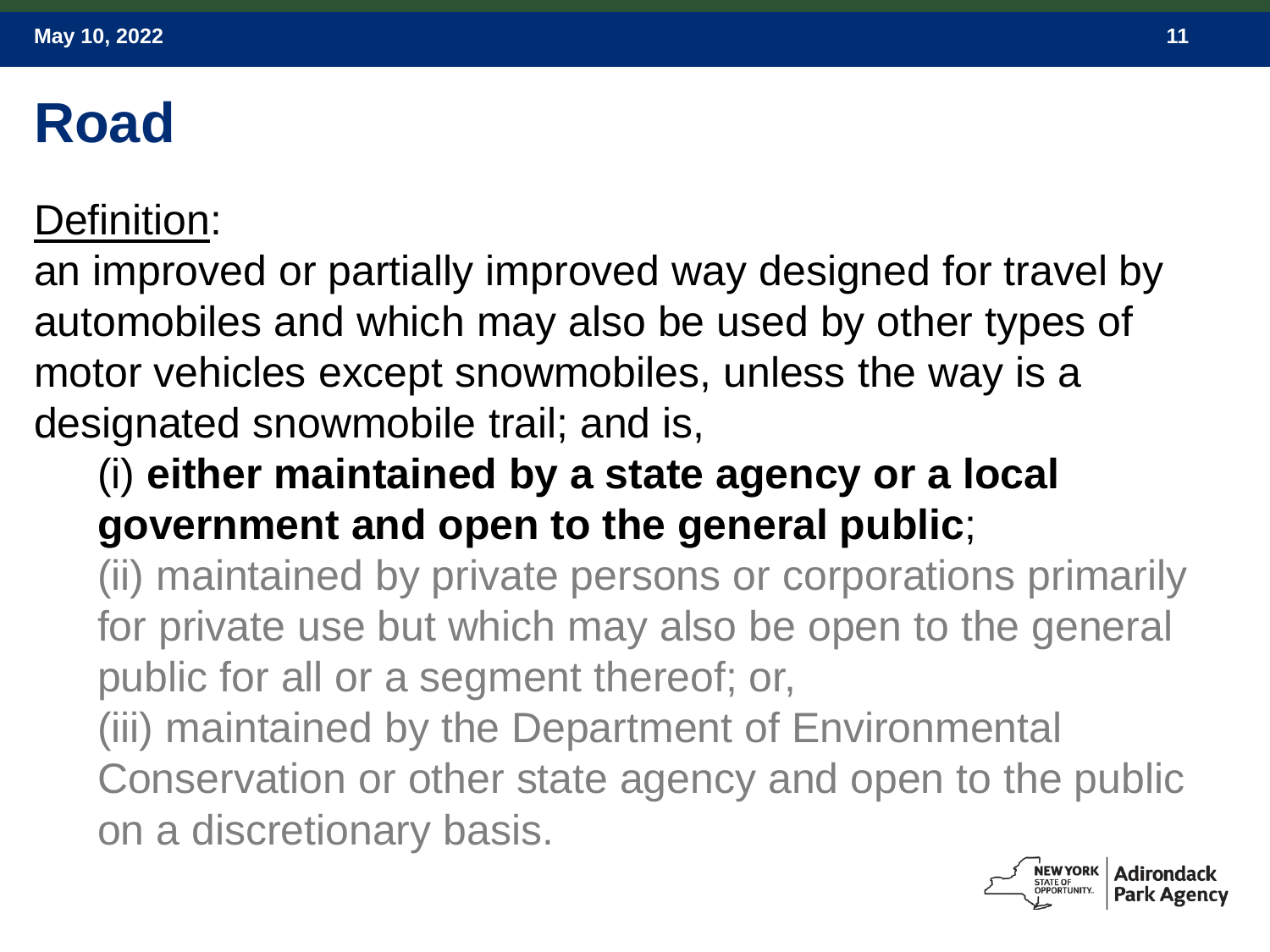#### Definition:

an improved or partially improved way designed for travel by automobiles and which may also be used by other types of motor vehicles except snowmobiles, unless the way is a designated snowmobile trail; and is,

- (i) either maintained by a state agency or a local government and open to the general public;
- (ii) **maintained by private persons or corporations primarily for private use but which may also be open to the general public for all or a segment thereof**; or, (iii) maintained by the Department of Environmental Conservation or other state agency and open to the public on a discretionary basis.

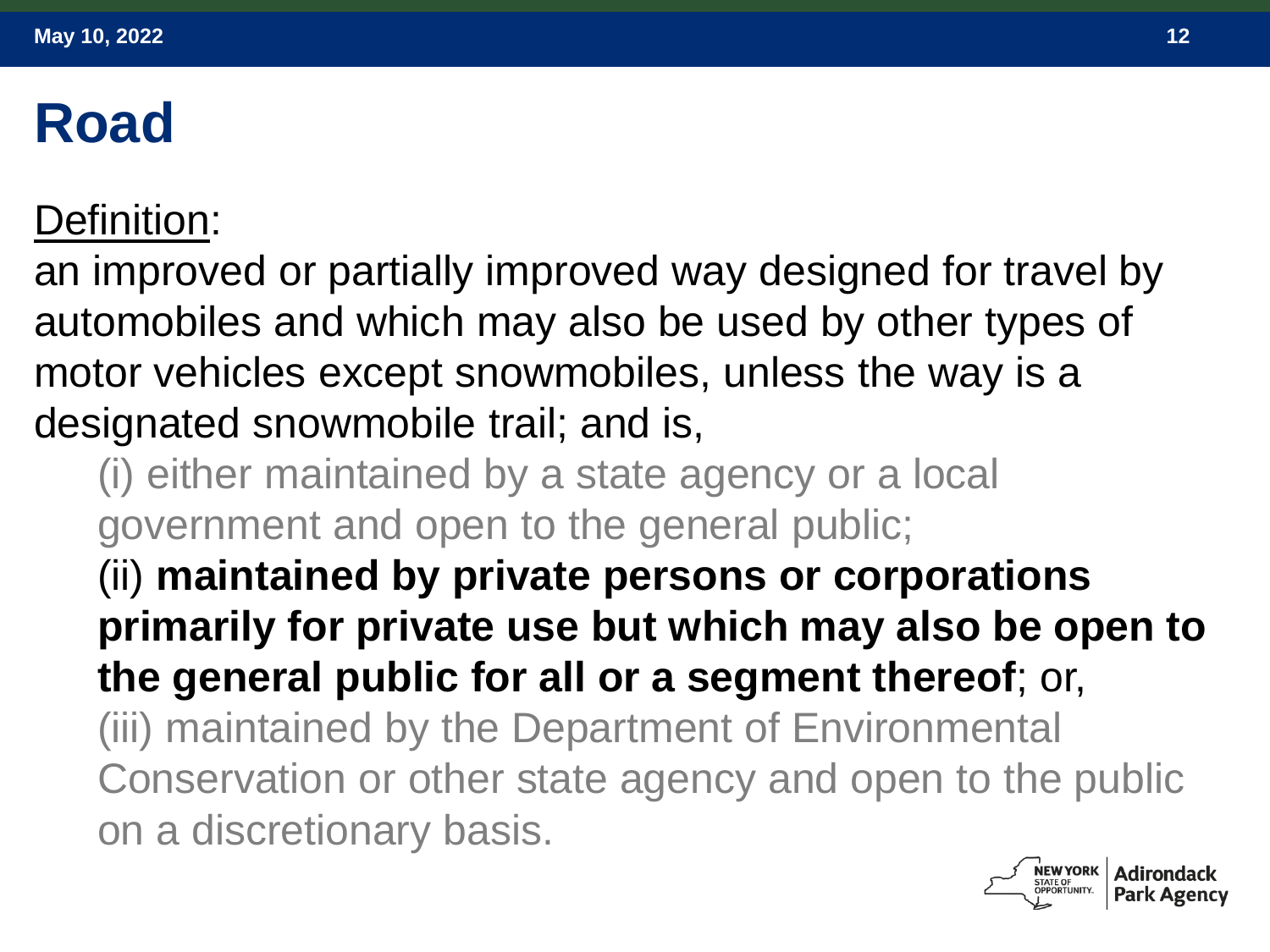#### Definition:

an improved or partially improved way designed for travel by automobiles and which may also be used by other types of motor vehicles except snowmobiles, unless the way is a designated snowmobile trail; and is,

- (i) either maintained by a state agency or a local government and open to the general public;
- (ii) maintained by private persons or corporations primarily for private use but which may also be open to the general public for all or a segment thereof; or,
- (iii) **maintained by the Department of Environmental Conservation or other state agency and open to the public on a discretionary basis**.

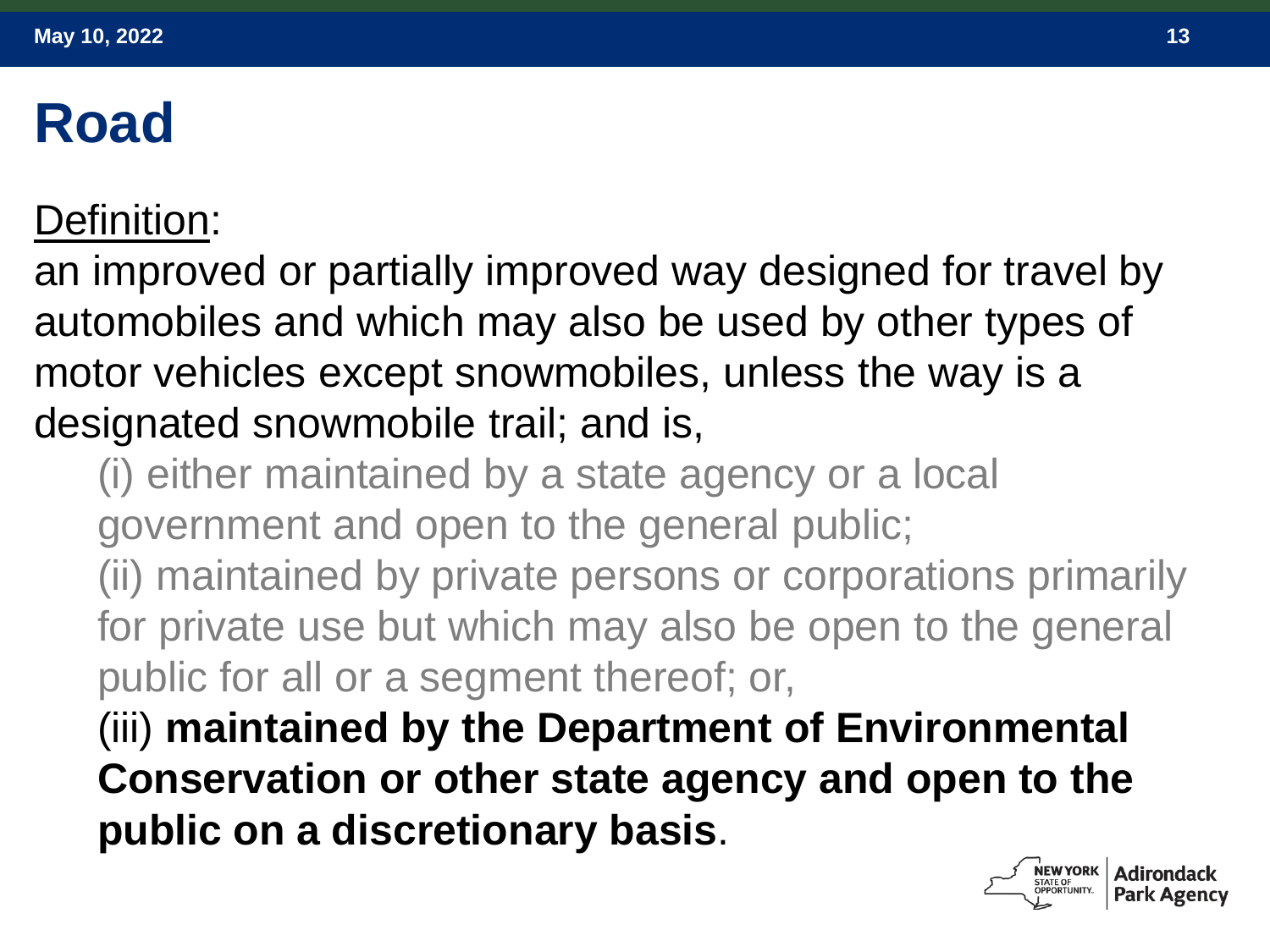Does not include Administrative Roads

• Definition of Administrative Road –

*an improved way maintained by the Department of Environmental Conservation for the principal purpose of facilitating administration of state lands or of allowing access for firefighting equipment and not normally open for public use of motorized vehicles. This type of road has been called a State Truck Trail in older editions of this Plan*.

• Referred to separately throughout the APSLMP

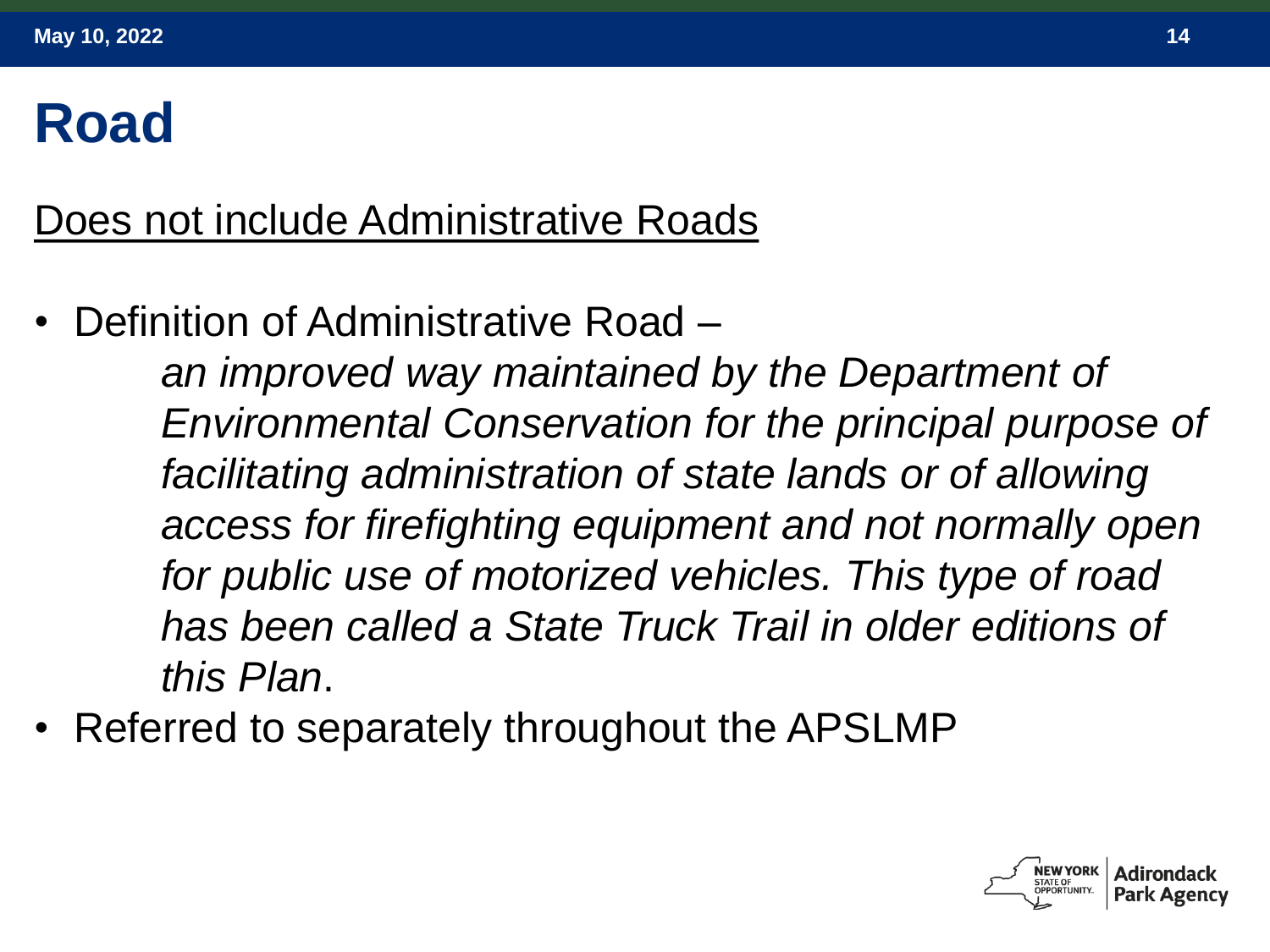Motor vehicle use limited to roads:

2. In addition, the use of motor vehicles, snowmobiles, motorized equipment and aircraft will be allowed as follows: (a) **by administrative personnel where necessary** to […]; (b) **by the general public**, **subject to basic guideline 4** set forth above, but only on:

-- **existing public roads**;

-- **DEC roads now or hereafter designated as open for public use** by motor vehicles by the DEC; and,

-- on rivers, lakes and ponds now or hereafter designated by the DEC as suitable for such motorized uses…

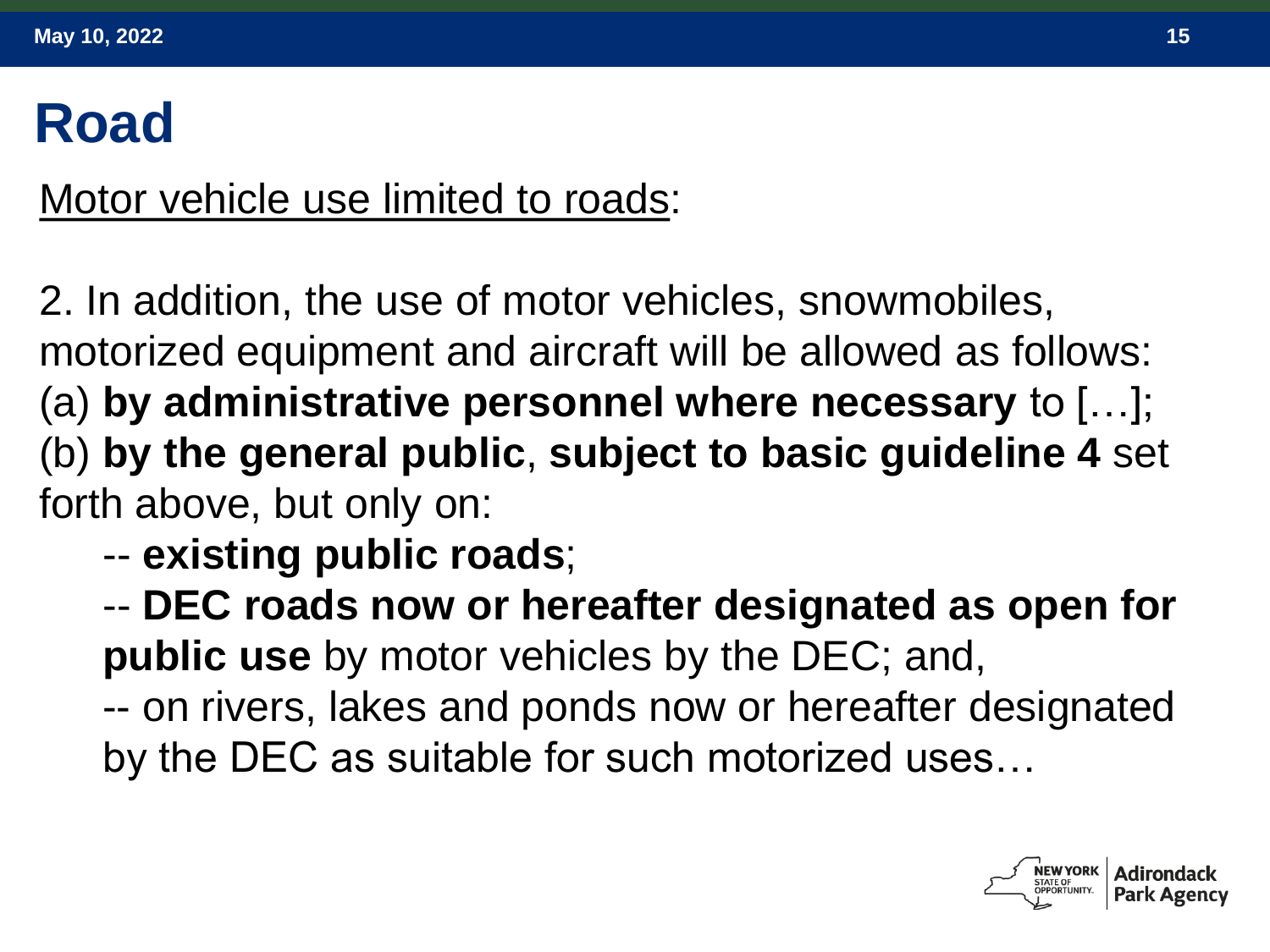Motor vehicle use limited to roads (cont.):

3. The **DEC may restrict**, under existing law and pursuant to authority provided in this master plan, **the use of motor vehicles**, motorized equipment and aircraft **by the public or administrative personnel where in its judgment the character of the natural resources in a particular area or other factors make such restrictions desirable**.

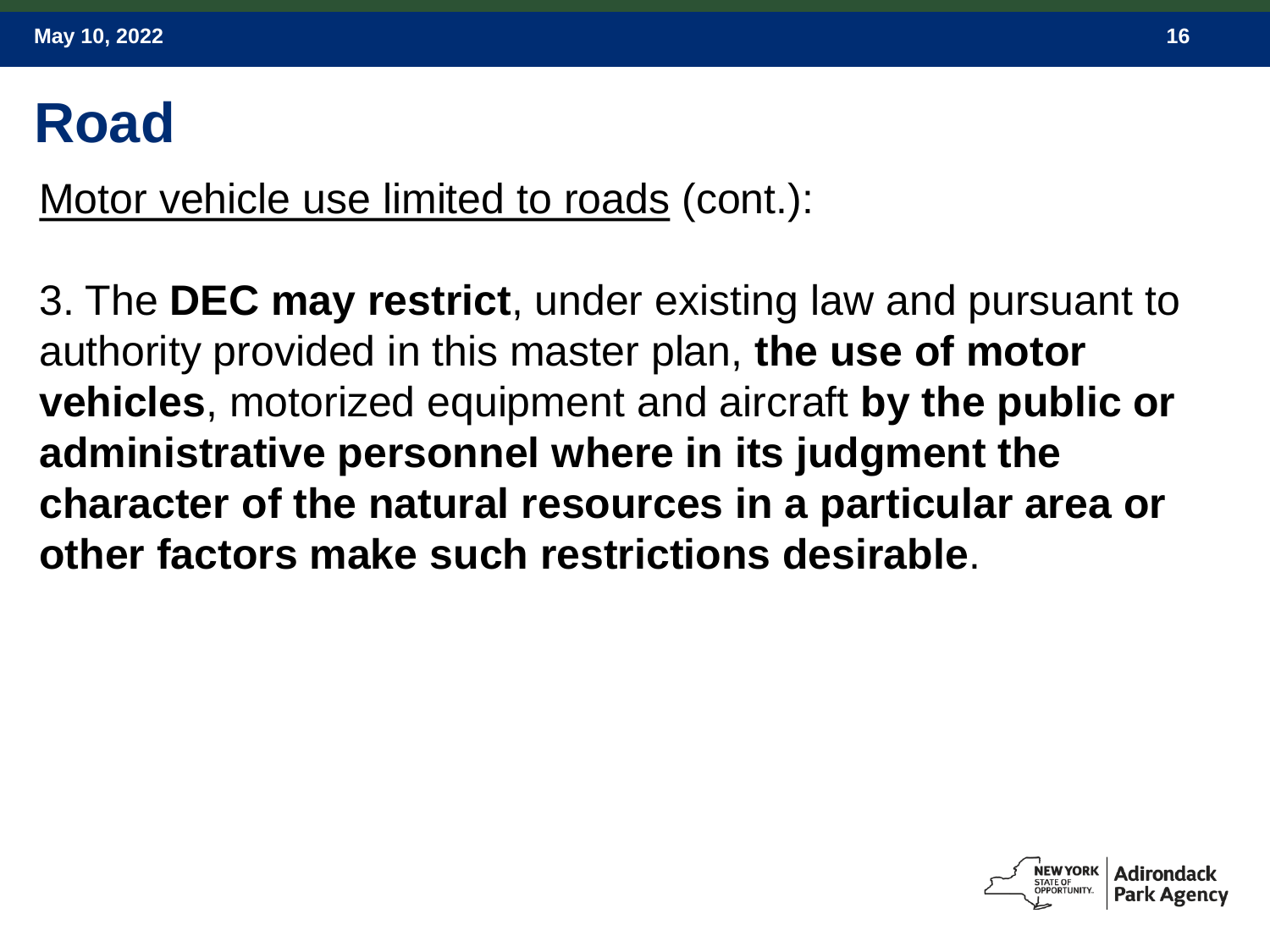**May 10, 2022 17**



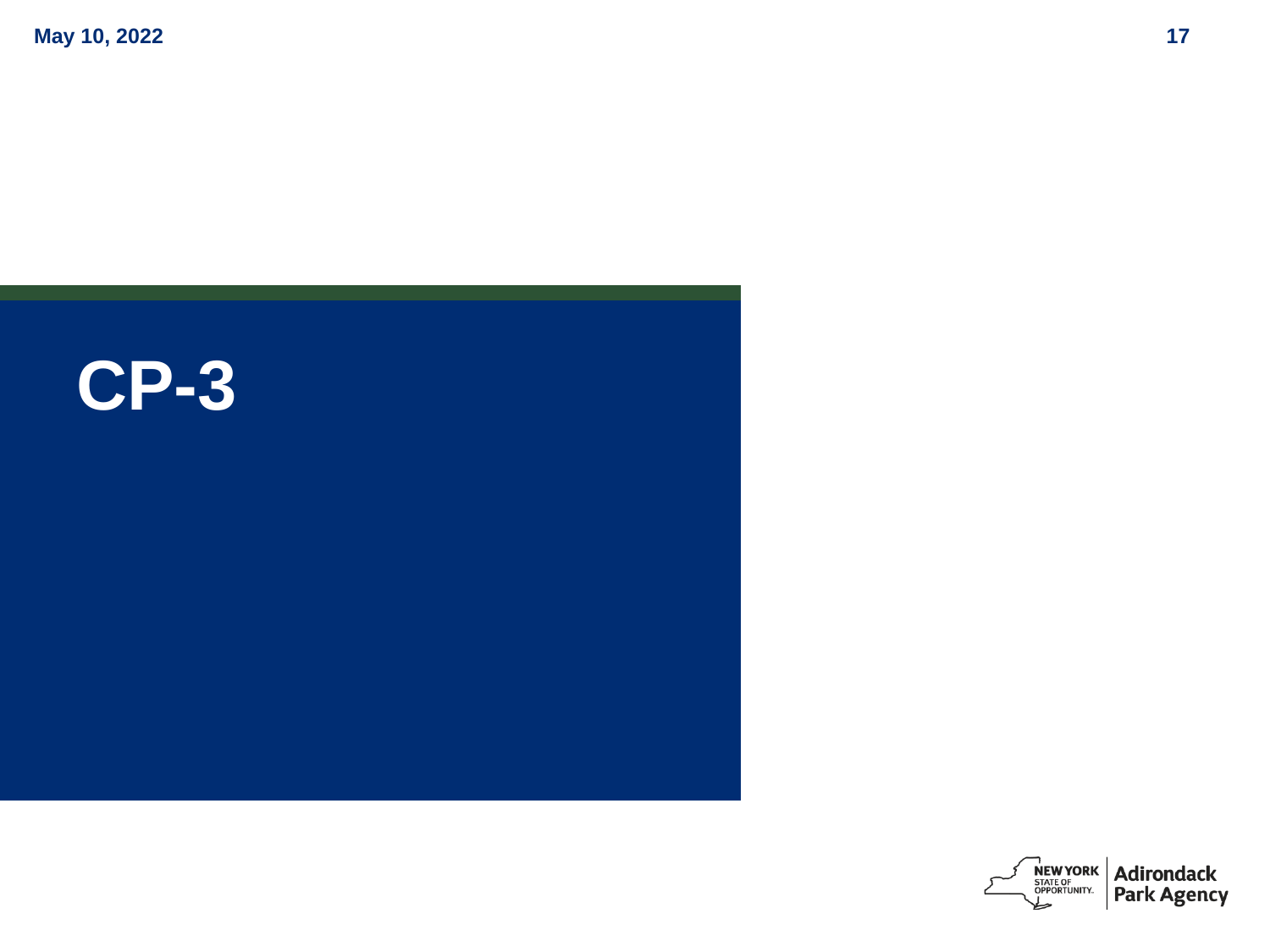## **CP-3**

Commissioner's Policy #3: Motorized Access Program for People with Disabilities (MAPPWD)

- DEC-issued temporary revocable permits (TRPs)
- Provide motor vehicle access to certain State lands under the jurisdiction of the Department
- For qualified people with disabilities
- In the Adirondack and Catskill Parks, limited to designated and specifically marked roads on lands classified as Wild Forest and Intensive Use

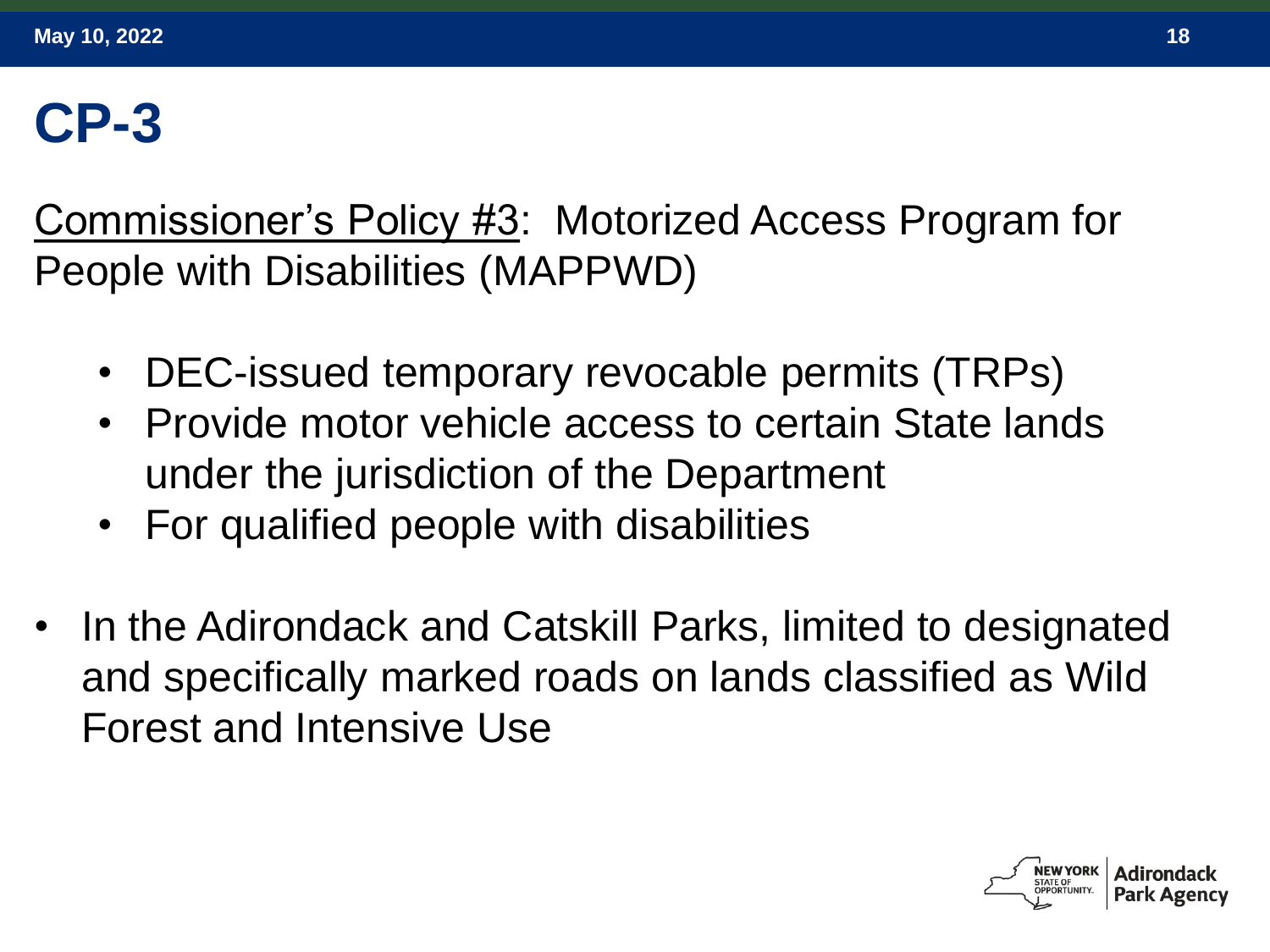### **Galusha Settlement**

- Galusha v. NYS Dep't of Envtl. Conservation et al US Dist Ct, NDNY, signed July 5, 2001 by Judge Kahn
- Plaintiffs sued under the Americans with Disabilities Act (ADA), seeking motor vehicle access to Forest Preserve
- State affirmed commitment to provide **reasonable access to recreational programs**
- **Settlement** 
	- Capital projects to enhance accessibility, incl. restrooms, campgrounds, trails, boat launches, etc.
	- Open/maintain **listed CP-3 "mileage" or "comparable"**
	- Non-motorized access to Camp Santanoni
	- Training, education, representation

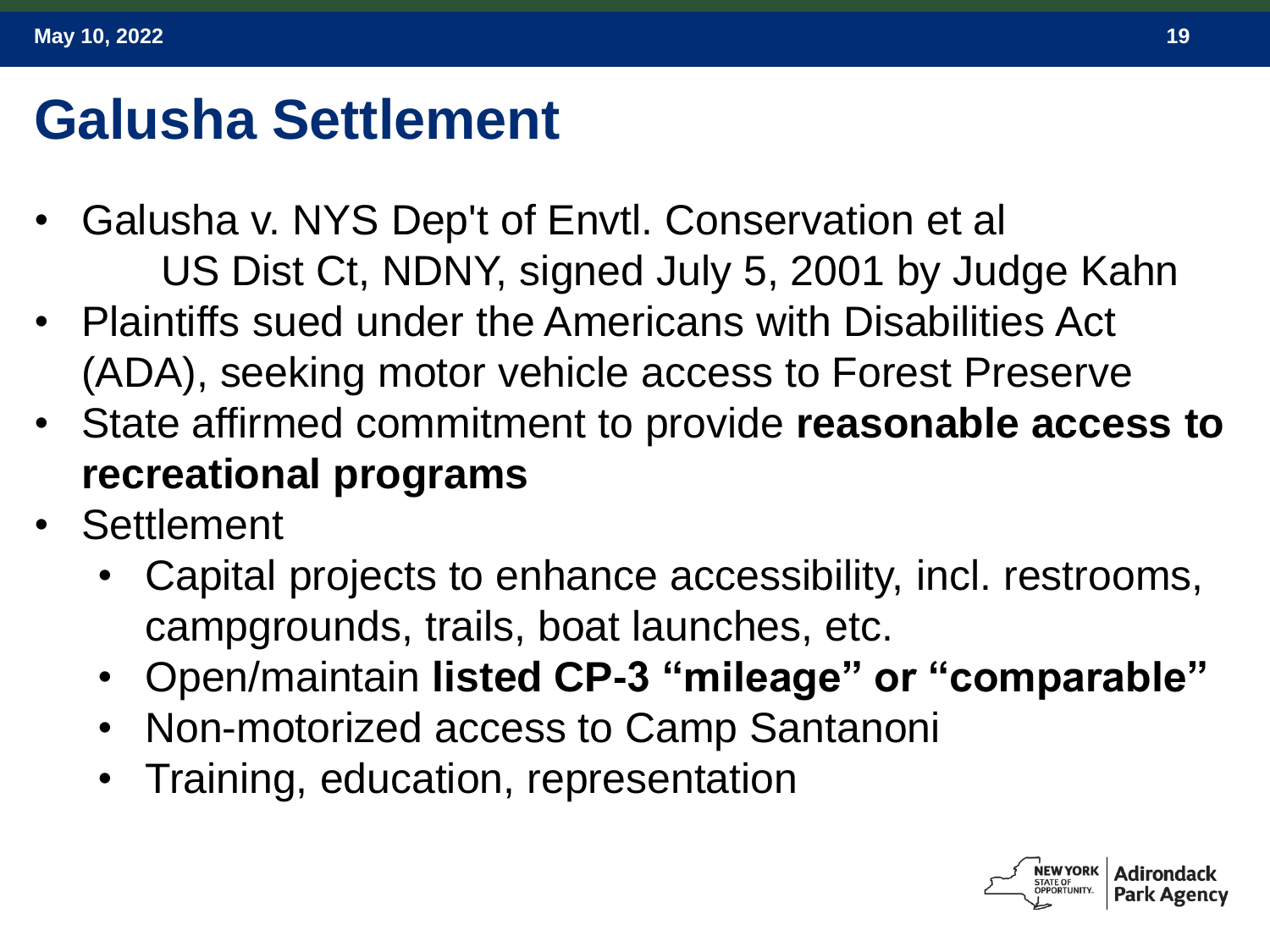#### **Galusha Settlement - Effect**

- The 2001 settlement provided increased access to varied recreational opportunities on Forest Preserve
- The settlement requires DEC to keep listed CP-3 mileage open or, if not approved through UMP process, alternative mileage "comparable, with respect to mileage and program."
	- Listed CP-3 mileage total 26.04 miles
	- Substitutions have led to a current total of 21.56 miles

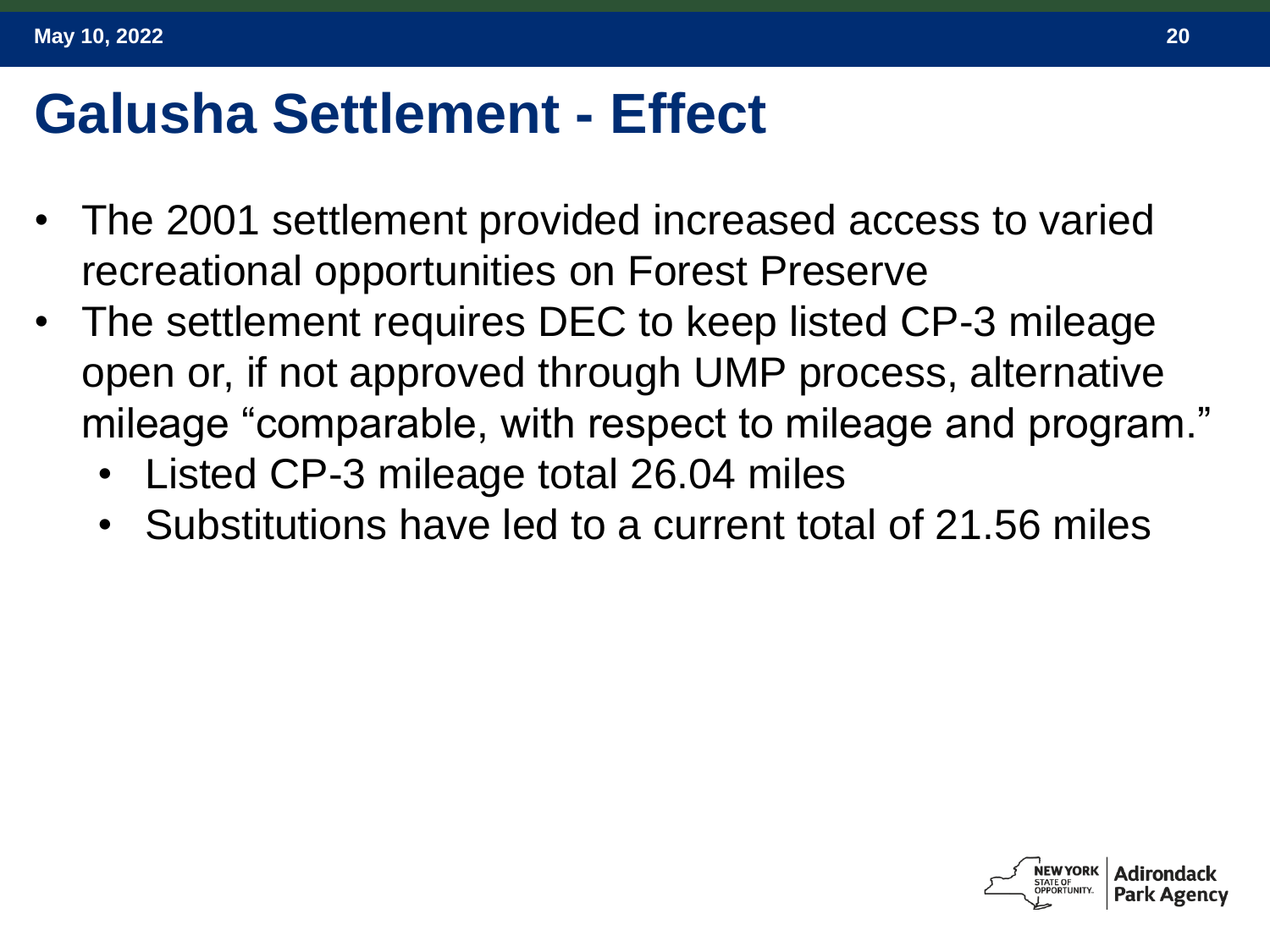### **CP-3 and Roads**

Road as defined by the APSLMP: an **improved or partially improved way designed for travel by automobiles and which may also be used by other types of motor vehicles** except snowmobiles, unless the way is a designated snowmobile trail; and is,

(i) either maintained by a state agency or a local government and **open to the general public**;

(ii) maintained by private persons or corporations primarily for private use but which may also be open to the general public for all or a segment thereof; or,

(iii) maintained by the Department of Environmental Conservation or other state agency and **open to the public on a discretionary basis**.

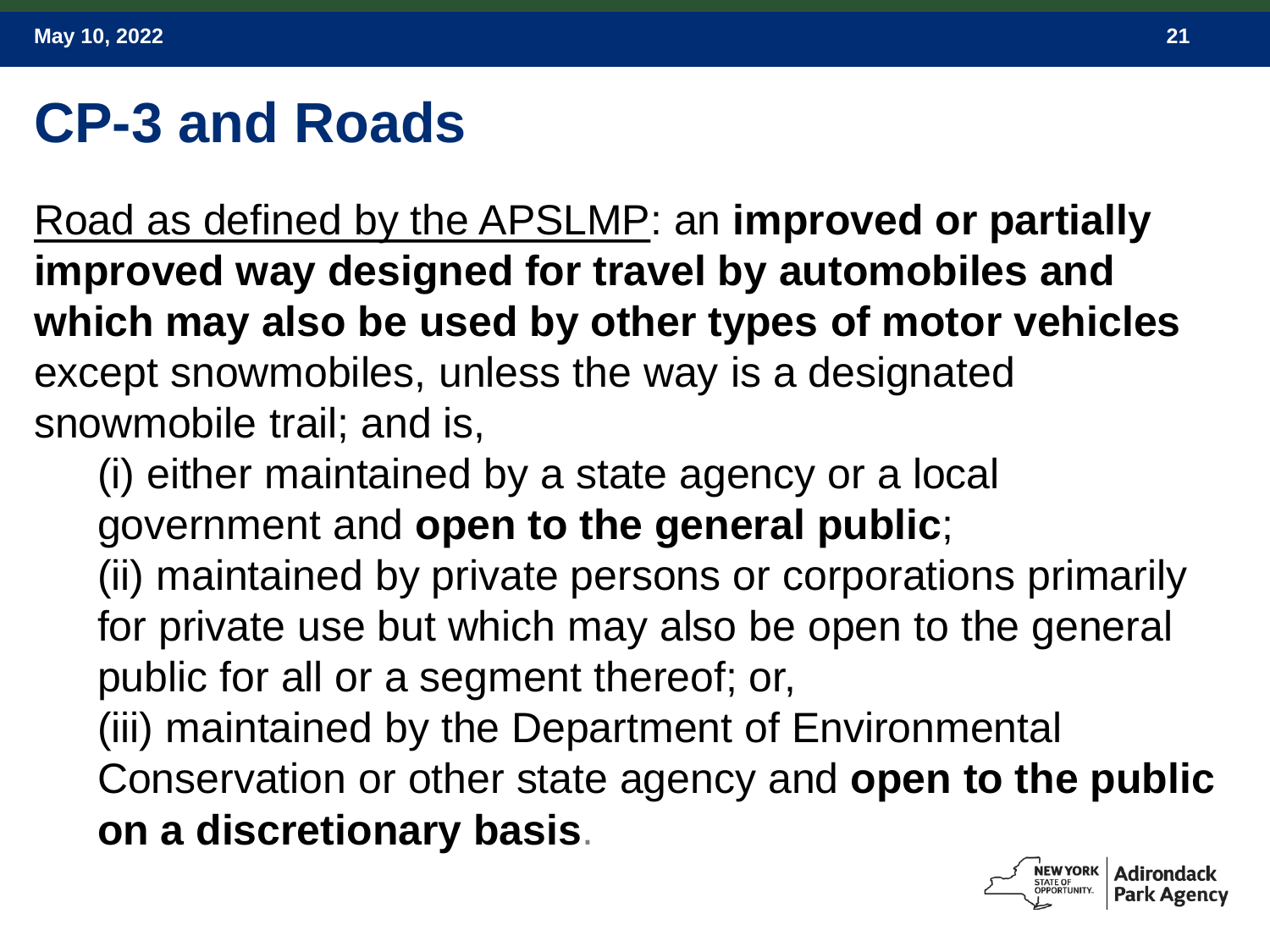**May 10, 2022 22**

# **Agency Interpretation**

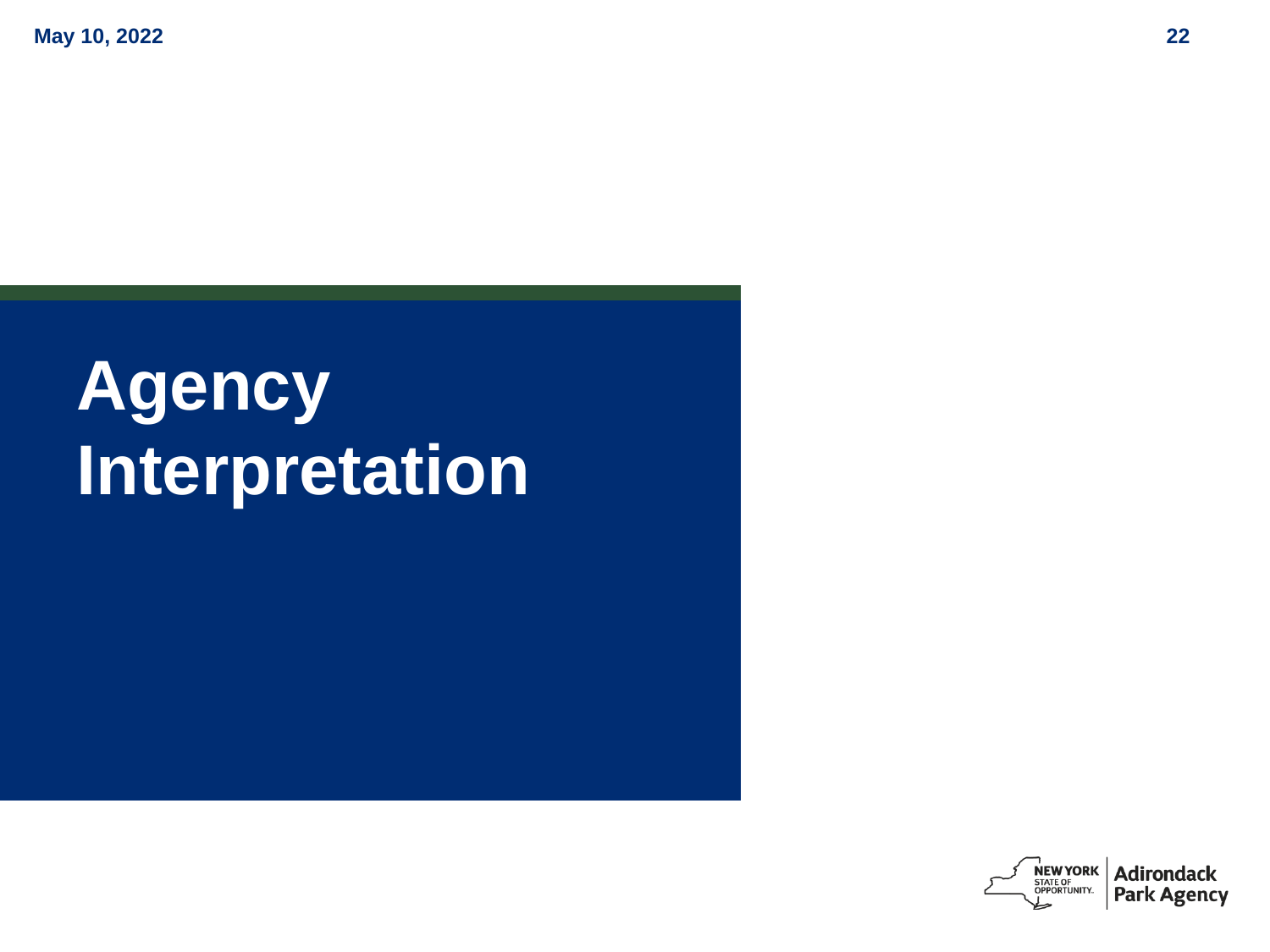# **Determination and Interpretation needed by the Agency Board**

- 1. 1972 Road Mileage Determination
	- What road mileage existed on Wild Forest lands in 1972? What is the existing mileage today?
- 2. No Material Increase Interpretation
	- What mileage increase is allowed without constituting a material increase?
- 3. Definition of Road Interpretation
	- Does CP-3 mileage meet the definition of road in the APSLMP and therefore require inclusion in the total Wild Forest road mileage?

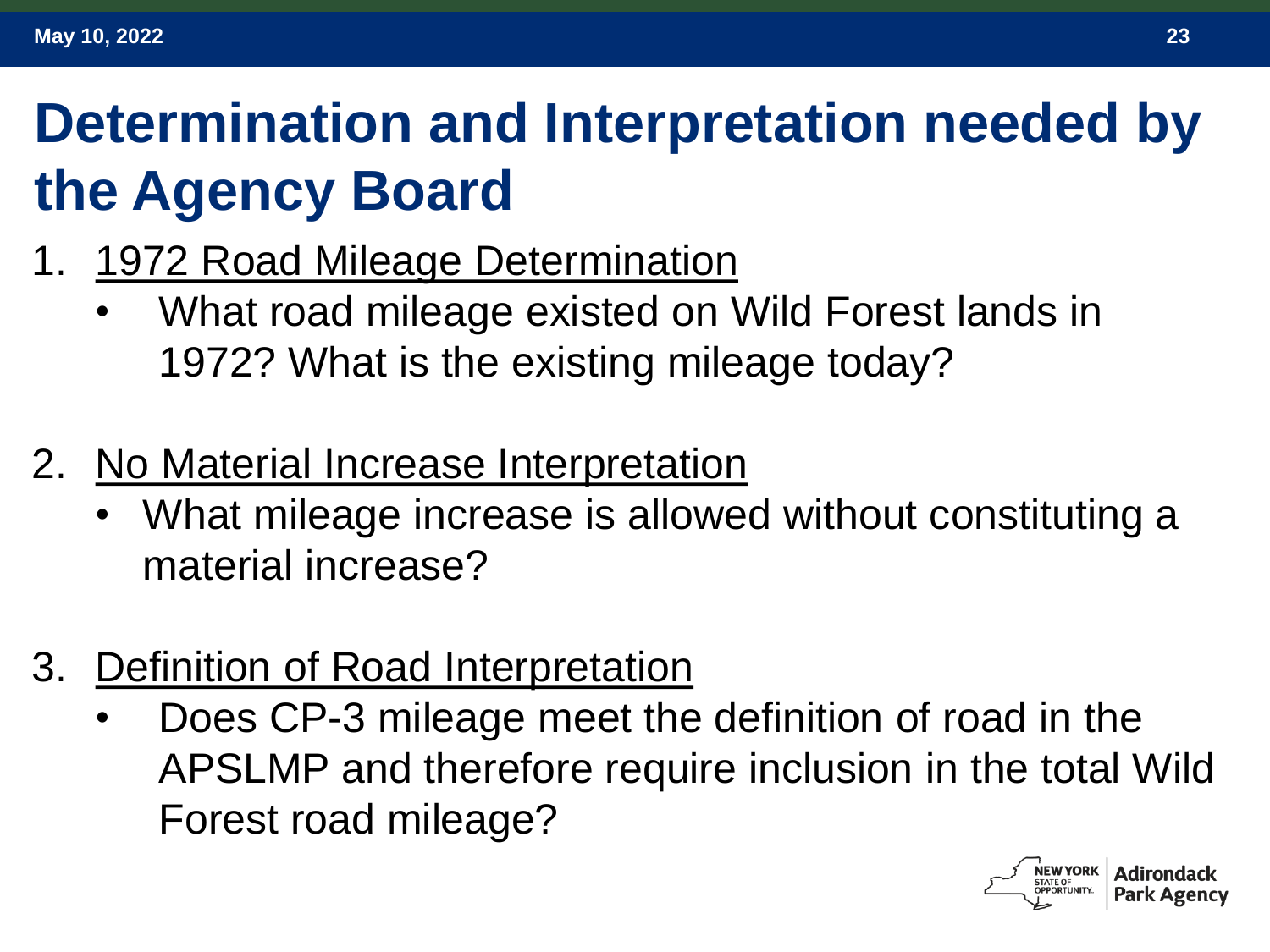# **Determination and Interpretation-Alternatives**

- 1. 1972 and Present Day Road Mileage Determination
	- Staff have researched and calculated the 1972 mileage and the existing road mileage
- 2. No Material Increase Limit
	- No material increase alternatives
- 3. SLMP Road Definition
	- Alternative interpretations of road definition

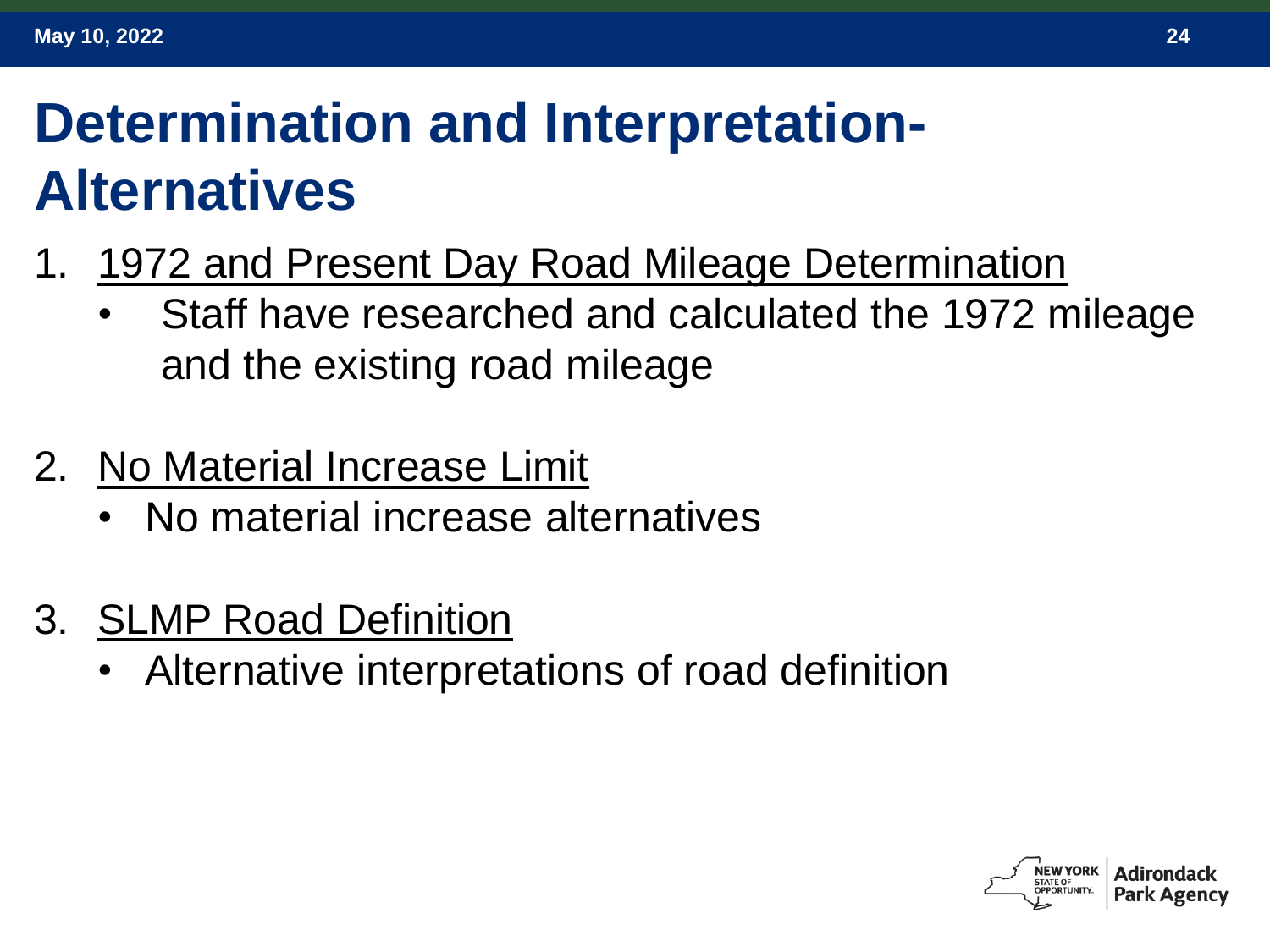## **No Material Increase - Tally**

Preliminary mileage tally compiled by DEC and APA staff:

| • 1972 road mileage:                 | <b>211.6 miles</b> |
|--------------------------------------|--------------------|
| • 2022 road mileage w/out CP-3:      | <b>206.6 miles</b> |
| • 2022 CP-3 mileage:                 | 21.6 miles         |
| • CP-3 mileage approved in           |                    |
| UMPs but not yet opened:             | 16.5 miles         |
| • 2022 mileage including total CP-3: | <b>244.7 miles</b> |

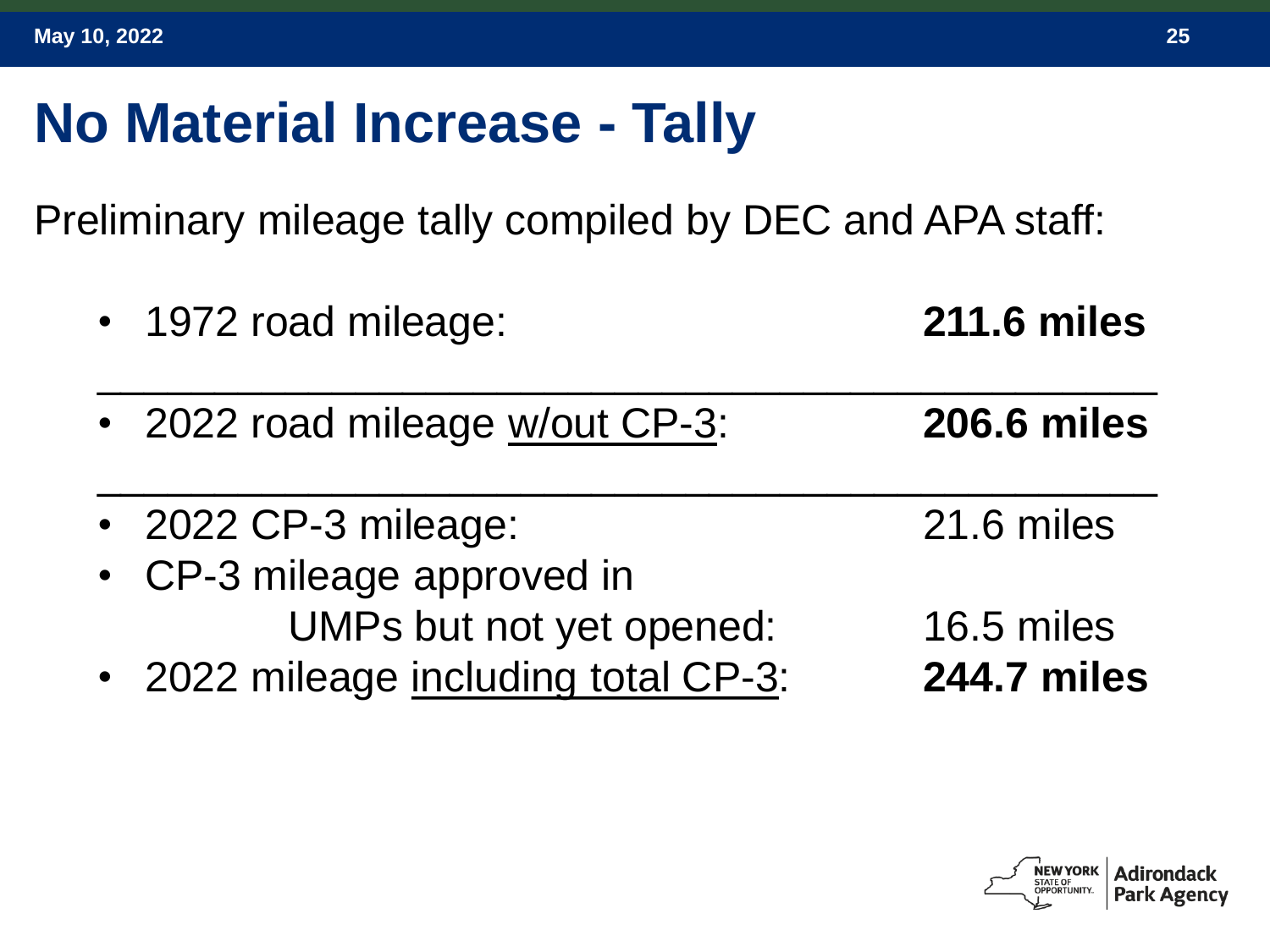## **No Material Increase - Alternatives**

- NMI Alternative 1: 15% increase in road mileage
	- Consistent with snowmobile trail NMI interpretation
	- Snowmobile trails and roads treated similarly in APSLMP
- NMI Alternative 2: Increase more than 15%
	- Account for no replacement of mileage closed due to reclassification of wild forest to wilderness, primitive, or canoe
	- Board would have to set percentage or mileage
- NMI Alternative 3: Increase less than 15%
	- Recognize difference in treatment of roads and snowmobile trails in the SLMP
	- Board would have to set percentage or mileage

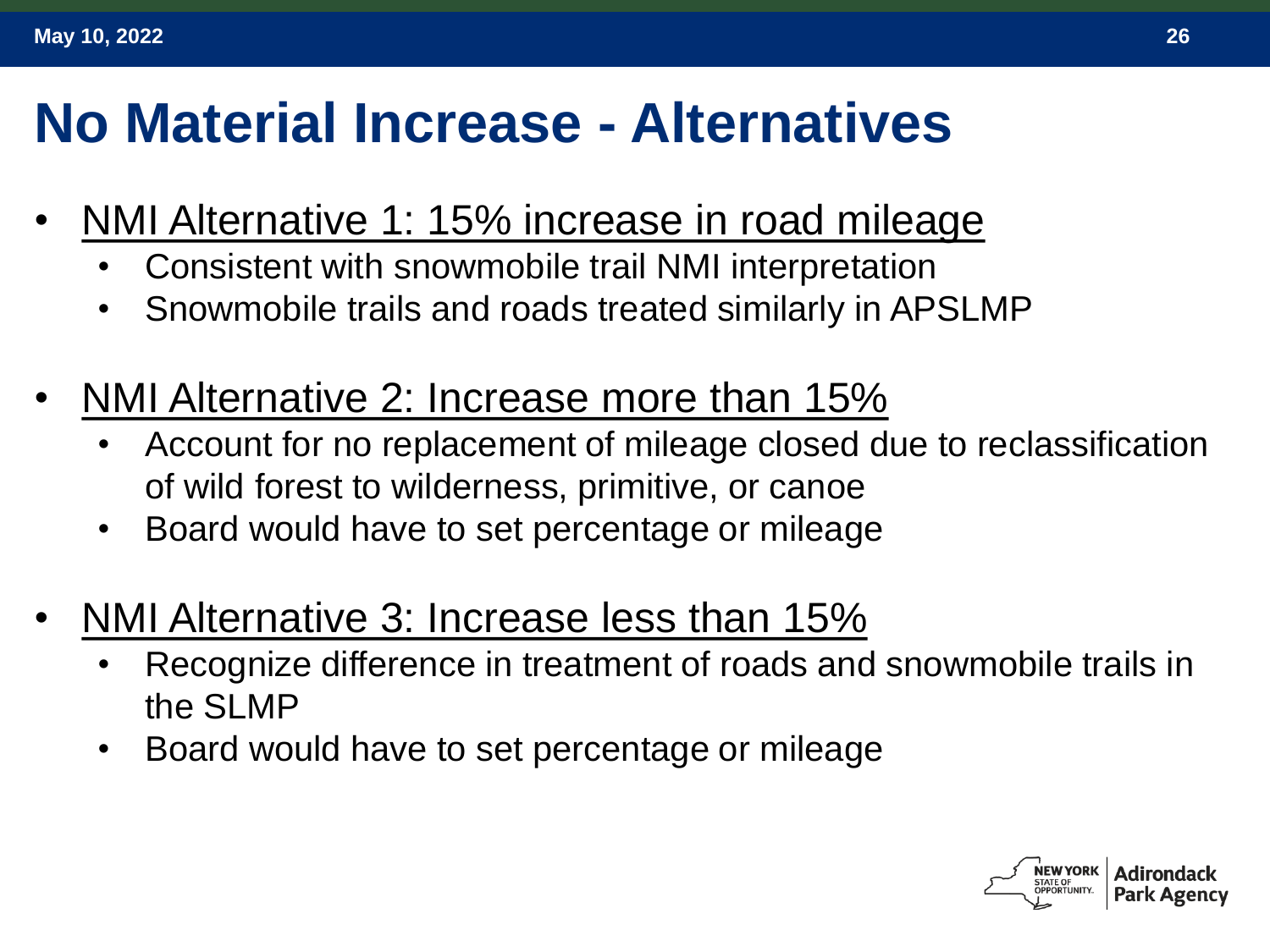#### **No Material Increase - Alternatives**

Assuming a 15% increase (NMI Alt #1)…

| <b>Total allowable:</b> | <b>243.3 miles</b> |
|-------------------------|--------------------|
| 15% increase:           | 31.7 miles         |
| 1972 road mileage:      | 211.6 miles        |

Alternatives 2 and 3 would result in higher or lower mileages.

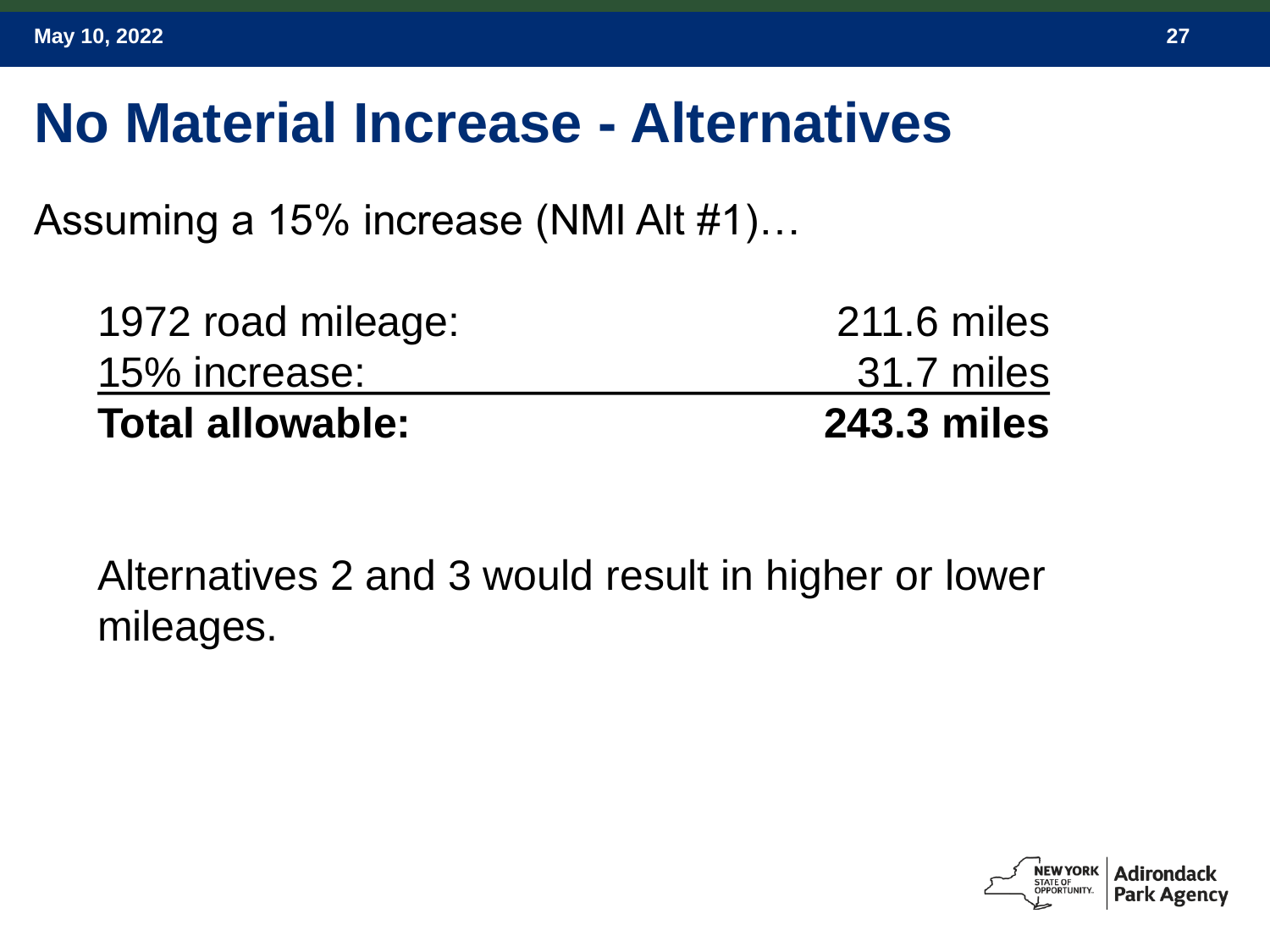## **Definition of "Road" - Interpretation**

- Road Definition Alternative 1 CP-3 included
- Road Definition Alternative 2 CP-3 not included
- Road Definition Alternative 3 Non-Galusha CP-3 included

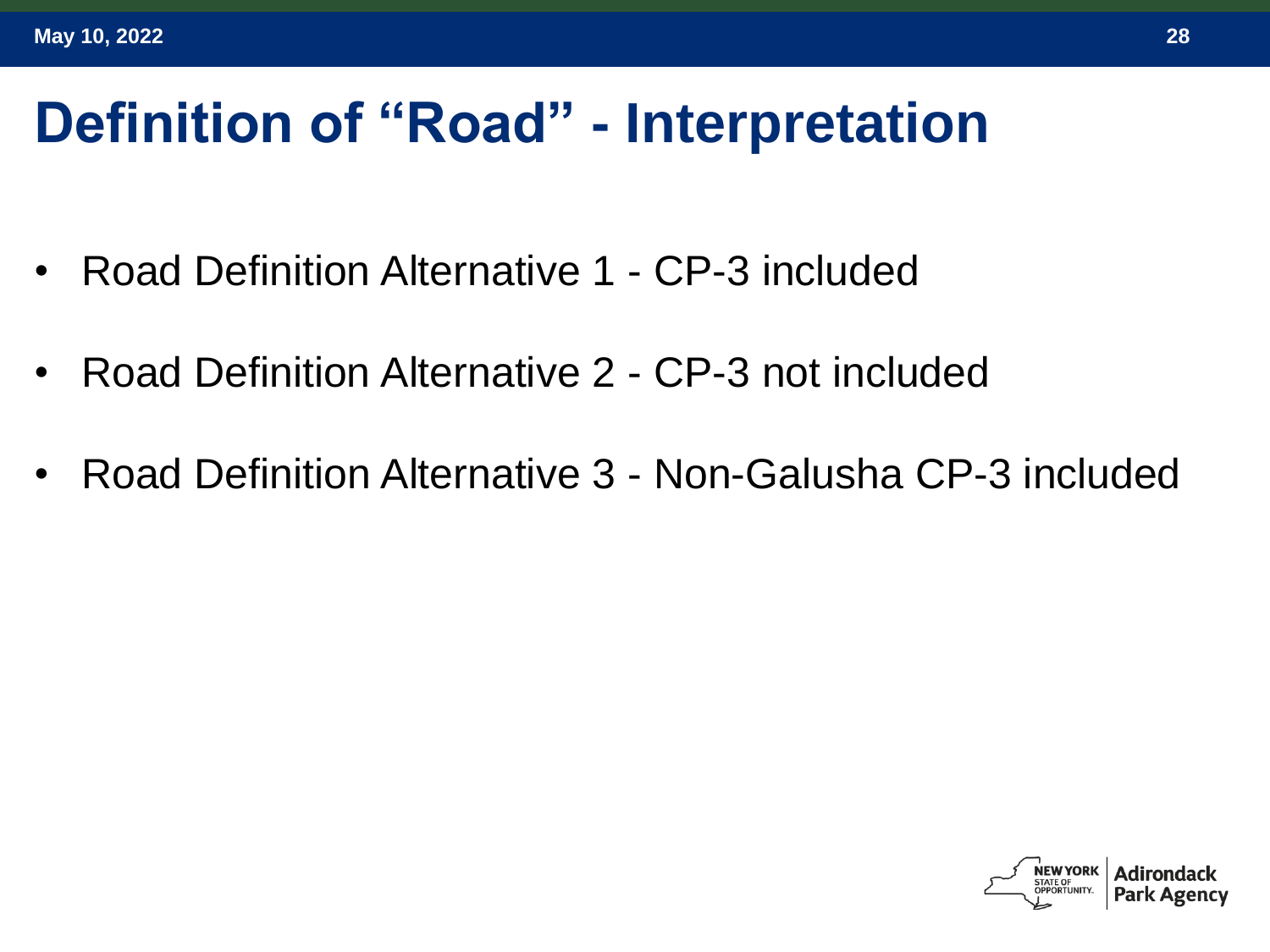#### **Definition of "Road" - Alternatives**

Road Alternative 1 - CP-3 included:

CP-3 mileage meets the APSLMP definition of a road

- CP-3 holders members of general public
	- Not administrative personnel
- DEC retains discretion over which roads to open under CP-3
- Consistent with the overall goal of the APSLMP to limit roads on Wild Forest
- 15% increase already exceeded
- Today there is more CP-3 mileage than agreed to in Galusha (both actual and approved and not yet open)
	- Access for recreational opportunities can be met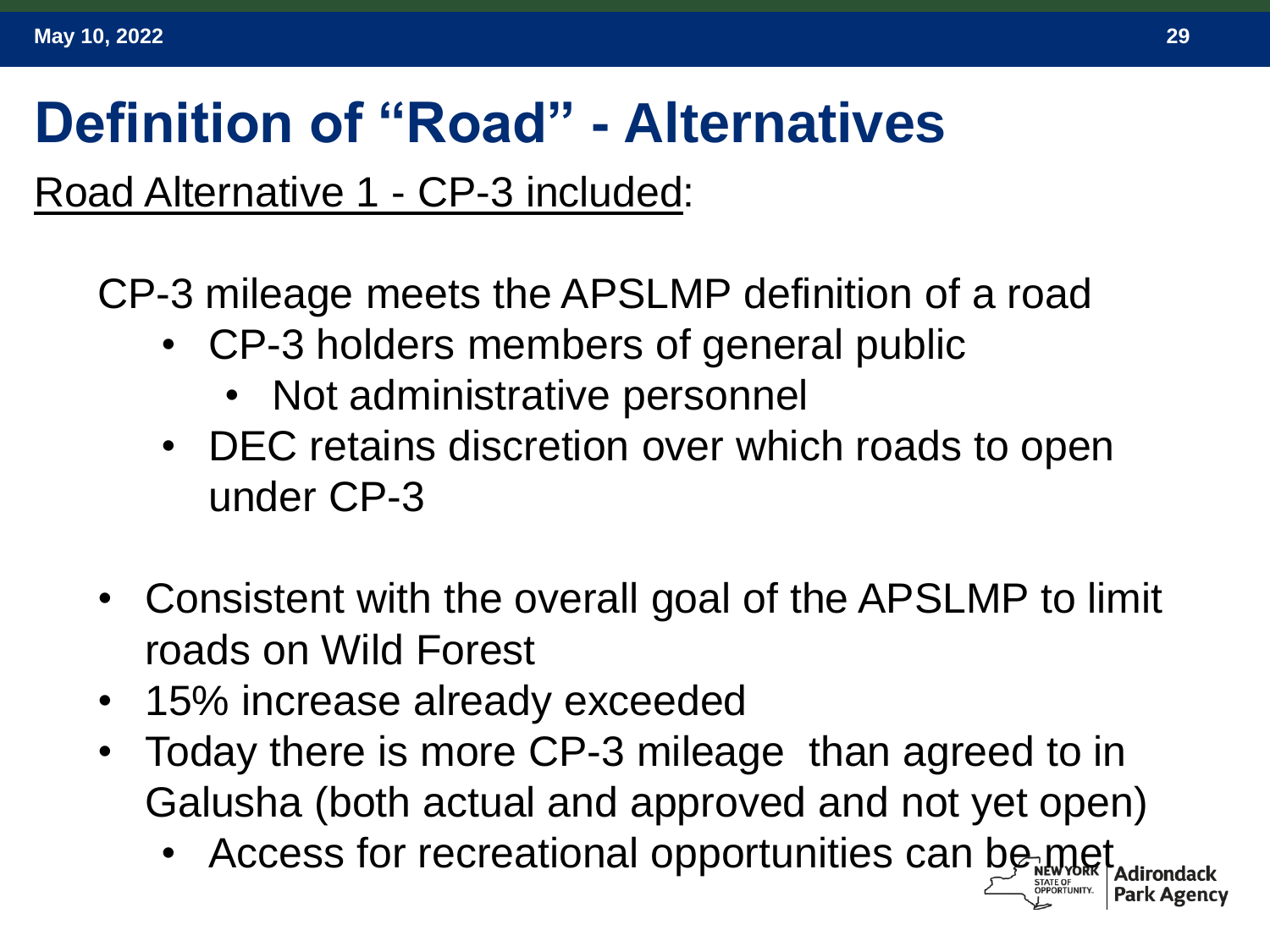## **Definition of "Road" - Alternatives**

Road Alternative 2 - CP-3 not included:

Not roads under APSLMP definition

- CP-3 holders not general public
- DEC discretion limited by Galusha consent decree
- Provides for accessible recreation opportunities
	- Acquisition of new lands will not create pressure to close CP-3 routes
- Theoretically no limit on CP-3 motor vehicle miles in Wild Forest
- Currently under 15% increase scenario (NMI alternative #1)

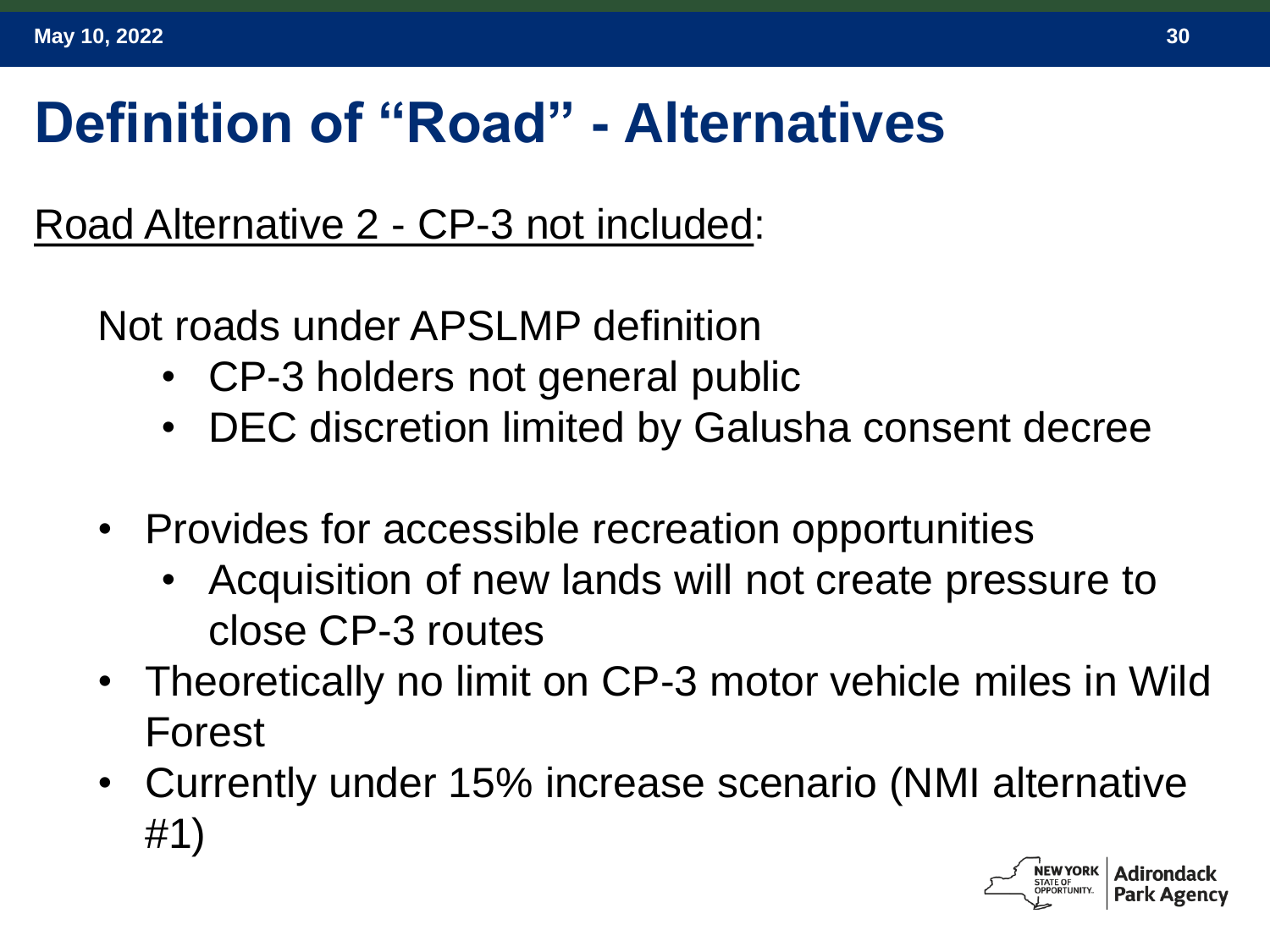# **Definition of "Road" - Alternatives**

#### Road Alternative 3 - Non-Galusha CP-3 included:

Roads under the APSLMP definition

- CP-3 holders members of public
	- Not administrative personnel
- BUT, DEC may lack discretion to close Galusha roads
- Balances goals of Wild Forest Basic Guideline #4 with aims of ADA
- Maintains at least the CP-3 routes or equivalent recreational activity agreed to in Galusha
- Currently under 15% increase scenario (NMI alternative #1)

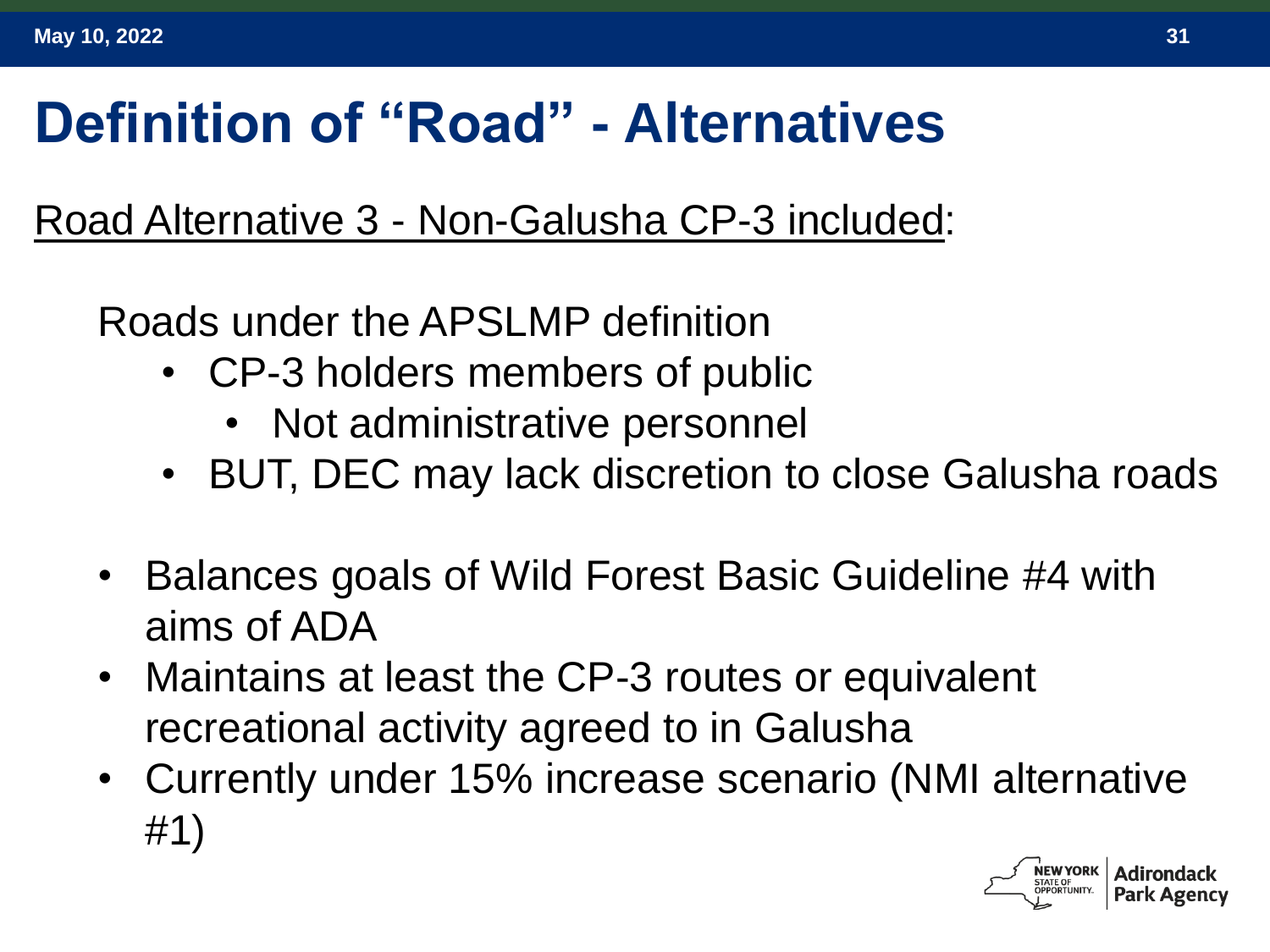#### **Road - Alternatives**

Assuming a 15% increase (NMI Alt #1)…

| <b>Total allowable:</b> | <b>243.3 miles</b> |
|-------------------------|--------------------|
| 15% increase:           | 31.7 miles         |
| 1972 road mileage:      | 211.6 miles        |

#### **2022 w/out CP-3 (Road Alt #2): 206.6 miles**

 $\overline{\phantom{a}}$  , and the contract of the contract of the contract of the contract of the contract of the contract of the contract of the contract of the contract of the contract of the contract of the contract of the contrac

- 36.7 miles under allowable mileage
- **2022 incl. non-Galusha CP-3 (Road Alt #3):223.1 miles**
	- 20.2 miles under allowable mileage
- **2022 incl. total CP-3 (Road Alt #1): 244.7 miles**
	- 1.4 miles over allowable mileage

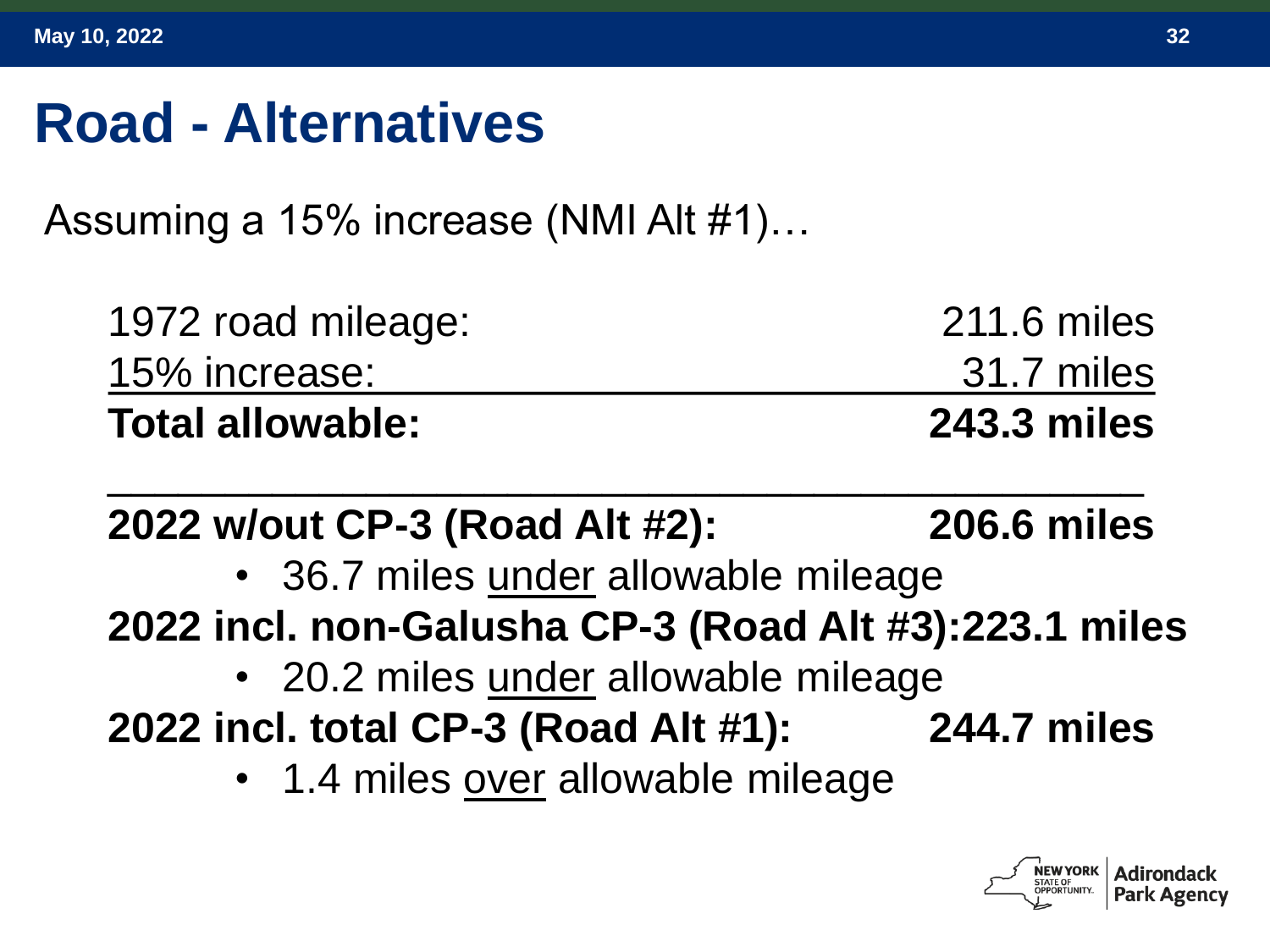## **Alternatives Scenarios**

|                                  |                                                                                                                                        | <b>Road Definition Alternative</b>                                                                                                                                                                 |                                                                                                                                                                                                                |                                                                                                                                                                                                                                                                              |  |
|----------------------------------|----------------------------------------------------------------------------------------------------------------------------------------|----------------------------------------------------------------------------------------------------------------------------------------------------------------------------------------------------|----------------------------------------------------------------------------------------------------------------------------------------------------------------------------------------------------------------|------------------------------------------------------------------------------------------------------------------------------------------------------------------------------------------------------------------------------------------------------------------------------|--|
|                                  |                                                                                                                                        | #1 - CP-3 included                                                                                                                                                                                 | #2 - CP-3 not included                                                                                                                                                                                         | #3- Non-Galusha CP-3 included                                                                                                                                                                                                                                                |  |
|                                  |                                                                                                                                        | CP-3 mileage considered roads<br>under SLMP definition                                                                                                                                             | CP-3 mileage not considered<br>roads under SLMP definition                                                                                                                                                     | CP-3 mileage generally considered to be<br>roads under SLMP definition, except<br>Galusha routes                                                                                                                                                                             |  |
| <b>NMI</b><br><b>Alternative</b> | #1 - 15% increase<br>(Total allowable<br>mileage 243.3 miles)                                                                          | 1.4 miles over allowable mileage;<br>will require closure of some<br>existing roads*; consistent with<br>overall goal of the SLMP to limit<br>roads on wild forest                                 | 36.7 miles under allowable<br>mileage; no closure of existing<br>roads needed; encourages more<br>exclusive disability access;<br>acquisition of new lands will not<br>create pressure to close CP-3<br>routes | 20.2 miles under allowable mileage; no<br>closure of existing roads needed;<br>balances goals of wild forest guideline<br>#4 with disability access; maintains at<br>least the CP-3 mileage or equivalent<br>agreed to in Galusha                                            |  |
|                                  | #2 - >15% increase<br>(Board must set % or<br>mileage)                                                                                 | May capture existing and future CP-needed; allows additional roads<br>3 mileage; need for closure of<br>existing roads unlikely*;<br>inconsistent with snowmobile<br>mileage interpretation        | No closure of existing roads<br>on wild forest in future UMPs;<br>may not retain character of wild<br>forest; inconsistent with<br>snowmobile mileage<br>interpretation                                        | No closure of existing roads needed;<br>allows additional roads on wild forest<br>in future UMPs; may not retain<br>character of wild forest; inconsistent<br>with snowmobile mileage<br>interpretation                                                                      |  |
|                                  | #3 - <15% increase<br>(Board must set % or<br>mileage)                                                                                 | Will require closure of some<br>existing roads*; consistent with<br>overall goal of the SLMP to limit<br>roads on wild forest and different<br>treatment of roads and<br>snowmobile trails in SLMP | No closure of existing roads<br>needed; may be consistent with<br>overall goal of the SLMP to limit<br>roads on wild forest and<br>snowmobile trails in SLMP                                                   | Existing road closure unlikely (Board<br>would have to set % increase at 5 or<br>less)*; consistent with the overall goal<br>of the SLMP to limit roads on wild<br>different treatment of roads and forest and different treatment of roads<br>and snowmobile trails in SLMP |  |
|                                  | *Any new state land acquisitions classified as WF will or may require road closures or not permit WF acquisitions with existing roads. |                                                                                                                                                                                                    |                                                                                                                                                                                                                |                                                                                                                                                                                                                                                                              |  |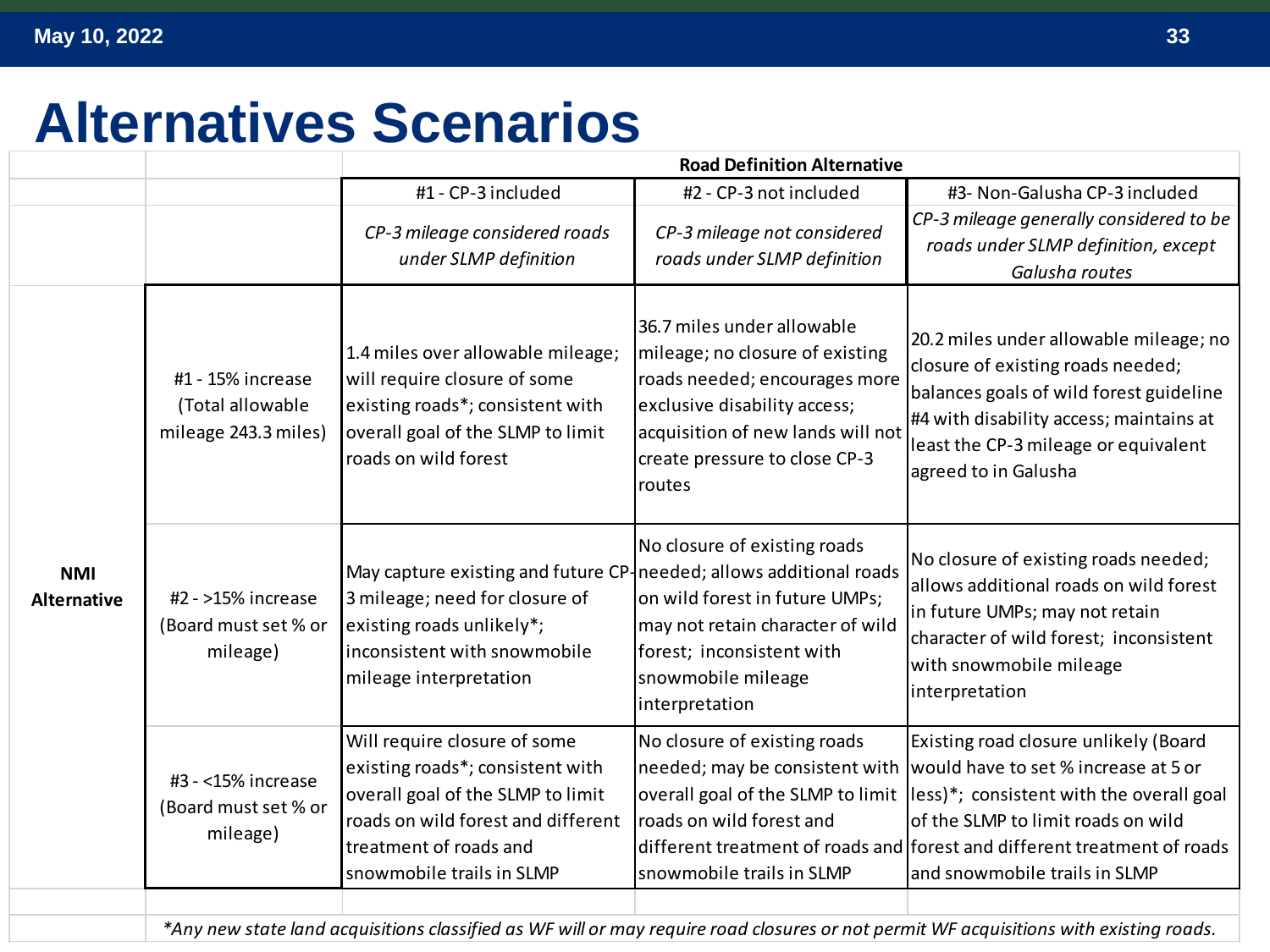# **Next Steps**

- Public comment period
	- Recommend 60-day comment period
- Agency consideration of public comment and deliberation
- Agency interpretation of the APSLMP
	- Determine 1972 mileage and present day mileage
	- Interpret "no material increase"
		- In present time and with current conditions, what constitutes materiality?
	- Interpret what is included as a road for the NMI calculation

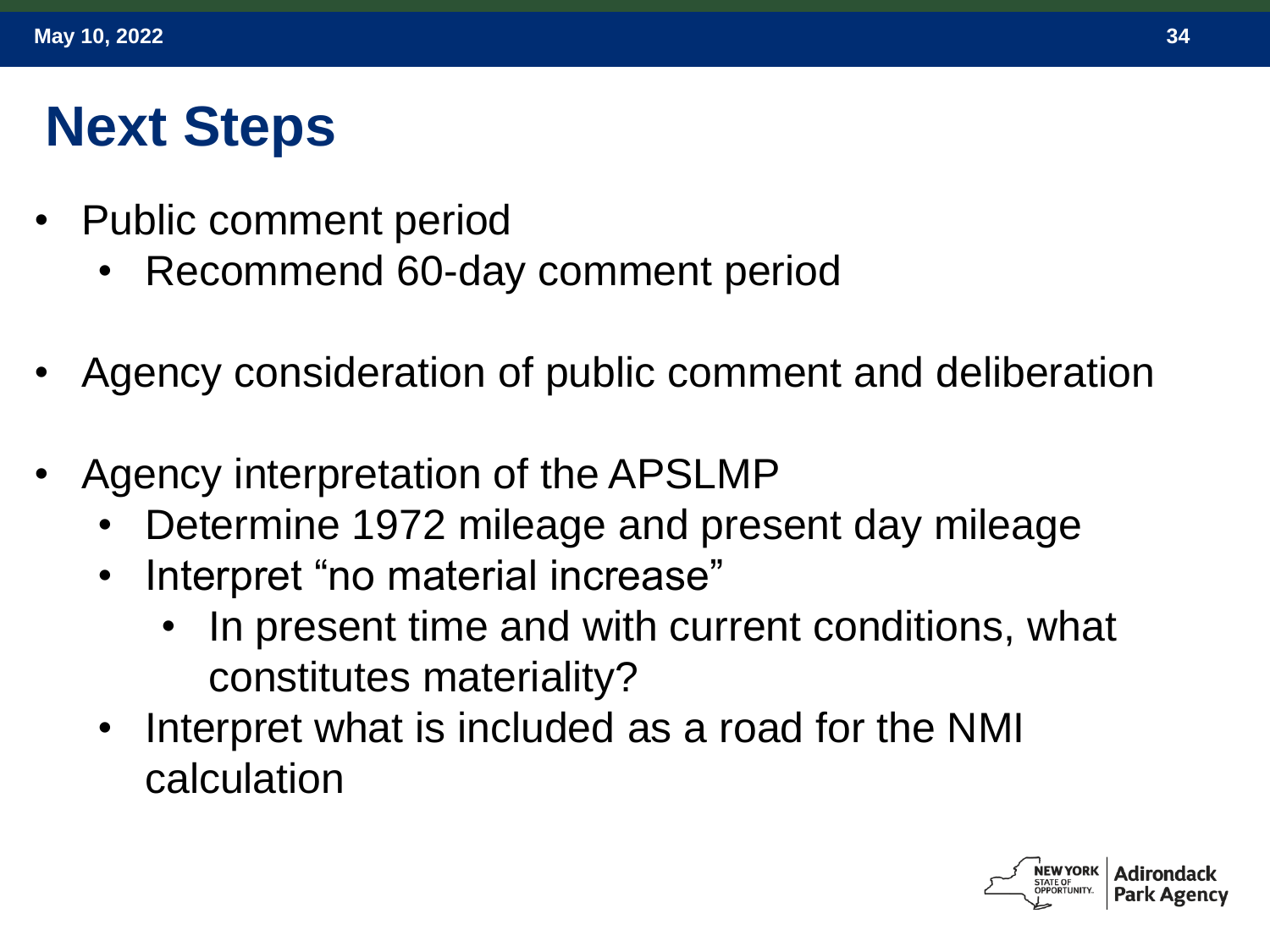# **Questions and Discussion**